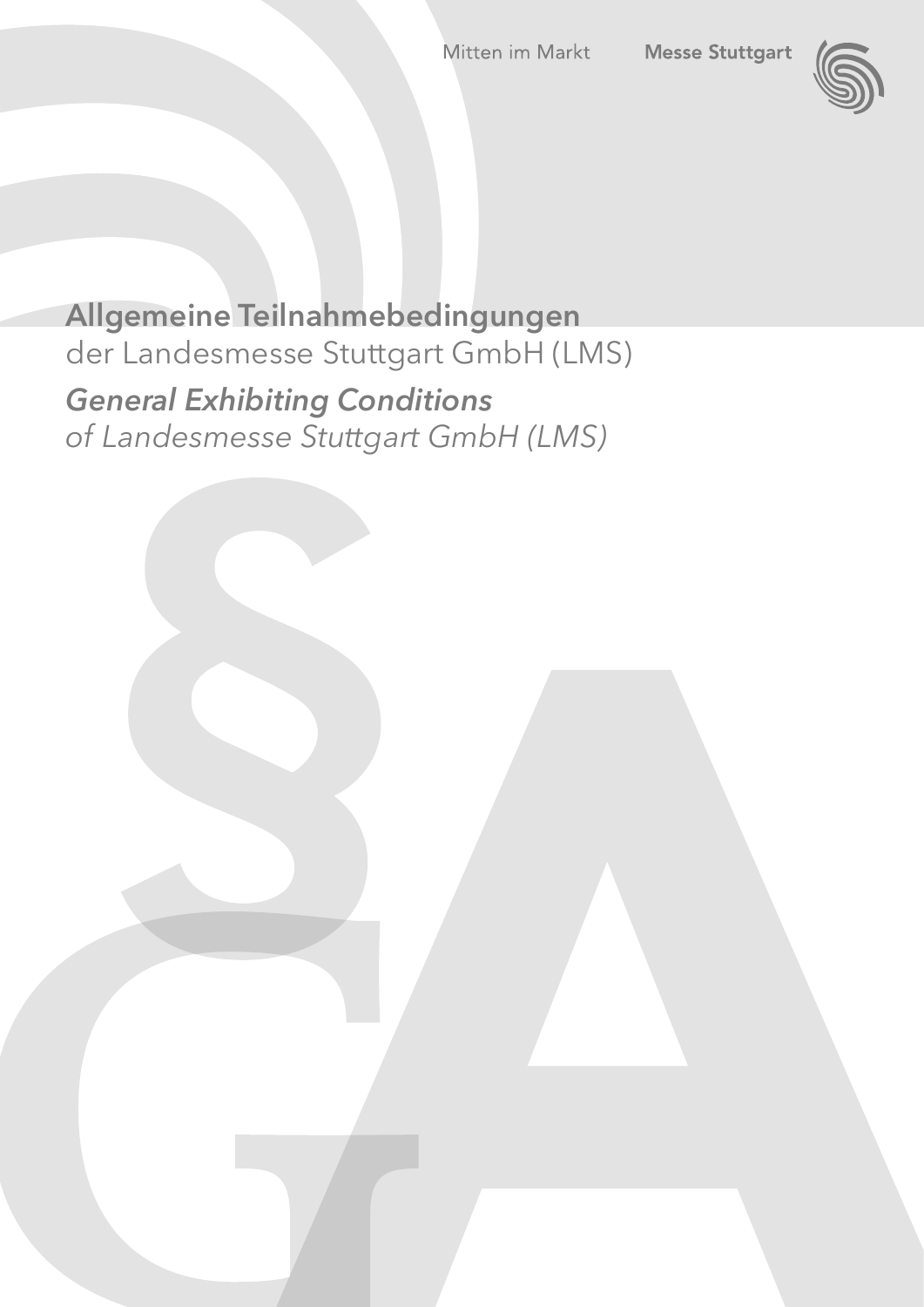Die Allgemeinen Teilnahmebedingungen sind Teil der Allgemeinen Geschäftsbedingungen der LMS (Besondere Teilnahmebedingungen, Allgemeine Teilnahmebedingungen, Technische Richtlinien, AGB Service, sowie der Hausordnung).

# **1. ANMELDUNG**

## **1.1** Anmeldung über das Anmeldformular der LMS

Der Antrag auf Zulassung zur Teilnahme an der Veranstaltung erfolgt durch Übersendung des vollständig ausgefüllten und rechtsverbindlich unterzeichneten Anmeldeformulars an die Landesmesse Stuttgart GmbH, 70627 Stuttgart. Mit der Unterzeichnung und Rücksendung der Anmeldung an die LMS werden die vorgenannten Allgemeinen Geschäftsbedingungen der LMS als verbindlich anerkannt.

# Anmeldung über die Online-Anmeldung der LMS

Der Antrag auf Zulassung zu der Teilnahme an der Veranstaltung erfolgt durch Übermittlung der vollständig ausgefüllten Online-Anmeldung an die LMS. Mit Übermittlung dieser vollständig ausgefüllten Online-Anmeldung werden die in der Präambel benannten Allgemeinen Geschäftsbedingungen der LMS als verbindlich anerkannt.

Entgegenstehende oder abweichende Bedingungen des anmeldenden Ausstellers gelten nur insoweit, als die LMS deren Geltung ausdrücklich schriftlich zugestimmt hat.

**1.2** Die Anmeldung wird nicht bestätigt. Eine dem Aussteller gegebenenfalls zugehende Eingangsmitteilung ist keine Teilnahmebestätigung im Sinne von **2.3**.

**1.3** Der Aussteller kann auf seinem Stand nur Ausstellungsgüter zeigen, die von ihm selbst, den Mitausstellern oder den vertretenen Firmen stammen. Diese sind bei der Anmeldung zu benennen. Diese Angaben werden u.a. benötigt, um den Fachbesuchern lückenlose Auskünfte über die Aussteller und das Sortiment geben zu können. Ausstellungsgüter, die in der Anmeldung nicht ausdrücklich erwähnt sind oder Rechte Dritter verletzen, müssen auf Verlangen der Messeleitung von dem Ausstellungsstand entfernt werden.

**1.4** Sofern mehrere Aussteller gemeinsam als Mieter auftreten, sind sie verpflichtet, in der Anmeldung einen von ihnen bevollmächtigten gemeinschaftlichen Ausstellungsvertreter als Ansprechpartner der LMS zu benennen.

**1.5** Die Zulassung eines oder mehrerer Mitaussteller und zusätzlich vertretener Unternehmen (vgl. **3**) als Untermieter ist nur in Ausnahmefällen möglich und berechtigt die LMS zur Geltendmachung einer besonderen Gebühr (vgl. **3.6** der Besonderen Teilnahmebedingungen). In allen Fällen haftet jedoch der zugelassene Hauptaussteller für die Einhaltung der den Aussteller treffenden Verpflichtungen durch den oder die Mitaussteller und die zusätzlich vertretenen Unternehmen.

**1.6** Bis zur Entscheidung der LMS über die Zulassung ist der Aussteller an seine Anmeldung gebunden (vgl. auch **4**).

**1.7** Auf der Anmeldung aufgeführte Platzwünsche werden nach Möglichkeit von der LMS berücksichtigt, sind jedoch für die LMS nicht bindend. Ein Konkurrenzausschlusswunsch ist generell nicht zulässig.

## **2. ZULASSUNG UND PLATZZUTEILUNG**

**2.1** Die Entscheidung über die Zulassung von Ausstellern und Ausstellungsgegenständen sowie die Platzzuteilung trifft die LMS im Einvernehmen mit dem Ausstellerausschuss oder den ideellen Trägern.

**2.2** Die Entscheidung über die Zulassung erfolgt nach pflichtgemäßem Ermessen unter Berücksichtigung der für die Veranstaltung zur Verfügung stehenden Flächenkapazitäten sowie der Zwecksetzung und Struktur der Veranstaltung.

Die LMS ist insbesondere berechtigt, einseitig die Zusammensetzung der Aussteller nach Branchen- und Produktgruppen sowie deren Gewichtung festzulegen. Die Zusammensetzung der Aussteller nach Länderherkunft, Unternehmensgröße und Marktbedeutung sowie andere sachliche Merkmale stellen unter anderem Auswahlkriterien dar. Die LMS ist jedoch keinesfalls an die Handhabung bei vorangegangenen Veranstaltungen gleicher Art gebunden.

*The General Exhibiting Conditions are part of the General Terms and Conditions of LMS (Special Exhibiting Conditions, General Exhibiting Conditions, Technical Guidelines, General Terms and Conditions for Services, House Regulations).*

## *1. REGISTRATION*

*1.1 Registration via the registration form of LMS* 

*The request for permission to participate in the event is made by sending the legally binding signed and completed registration form to the Landesmesse Stuttgart GmbH, 70627 Stuttgart. The aforementioned General Exhibiting Conditions LMS are recognised as obligatory with the signing and return of the registration to LMS.* 

*Registration via the online registration tool of LMS*

*The request for permission to participate in the event is made by transmitting the legally binding signed and completed registration form to LMS. By transmitting the completed online registration form, the General Exhibiting Conditions of LMS mentioned in the preamble are recognised as obligatory.*

*Adverse or deviating conditions of the registering exhibitor shall only be valid if expressly accepted in writing by LMS.* 

*1.2 Registration is not confirmed. Any notice of receipt sent to the exhibitor is not a confirmation of participation in terms of 2.3 .* 

*1.3 At their stand, the exhibitors can only show exhibition articles that originate from themselves, their co-exhibitors or the companies represented. These must be named at registration. These details are required in order to be able to provide the trade fair visitors with consistent information about the exhibitors and the range of products. Exhibition articles that are not explicitly mentioned in the registration or impinge upon third parties' rights must be removed from the exhibition stand upon the request of the trade fair management.*

*1.4 If several exhibitors appear jointly as leasers, they are obliged to nominate one exhibition representative jointly authorised by them as a contact person to LMS.* 

*1.5 Admittance for one or more co-exhibitors and additionally represented companies (see 3) as sub-leasers is only possible in exceptional cases and entitles LMS to enforce a special fee (see 3.6 of the Special Exhibiting Conditions).*

*In all cases, however, the licensed principal exhibitor is liable for their own adherence and the adherence of co-exhibitors and the additionally represented companies to the obligations applying to the exhibitors.*

*1.6 The exhibitors are bound to their registration until such time as the decision is made by LMS regarding admission (see also 4).*

*1.7 Space requirements listed in the registration will be taken into consideration by LMS, in as far as possible, but are not binding for LMS. A request for competitive exclusion is generally not admissible.* 

# *2. ADMITTANCE AND ALLOCATION OF SPACE*

*2.1 The decision regarding the admittance of exhibitors and exhibition articles as well as the allocation of space is made by LMS in agreement with the Exhibition Committee or the ideal organisations.*

*2.2 The decision regarding admittance is made according to dutiful discretion taking into account area capacity available for the event and the determination of goals and structure of the event.*

*In particular, LMS is entitled to unilaterally define the combination of the exhibitors according to sector and product groups as well as their weighting. The combination of the exhibitors according to country of origin, company size and market significance, as well as other objective characteristics are further selection criteria. However, LMS is not bound in any way to adhere to the handling methods used in previous events of the same type.*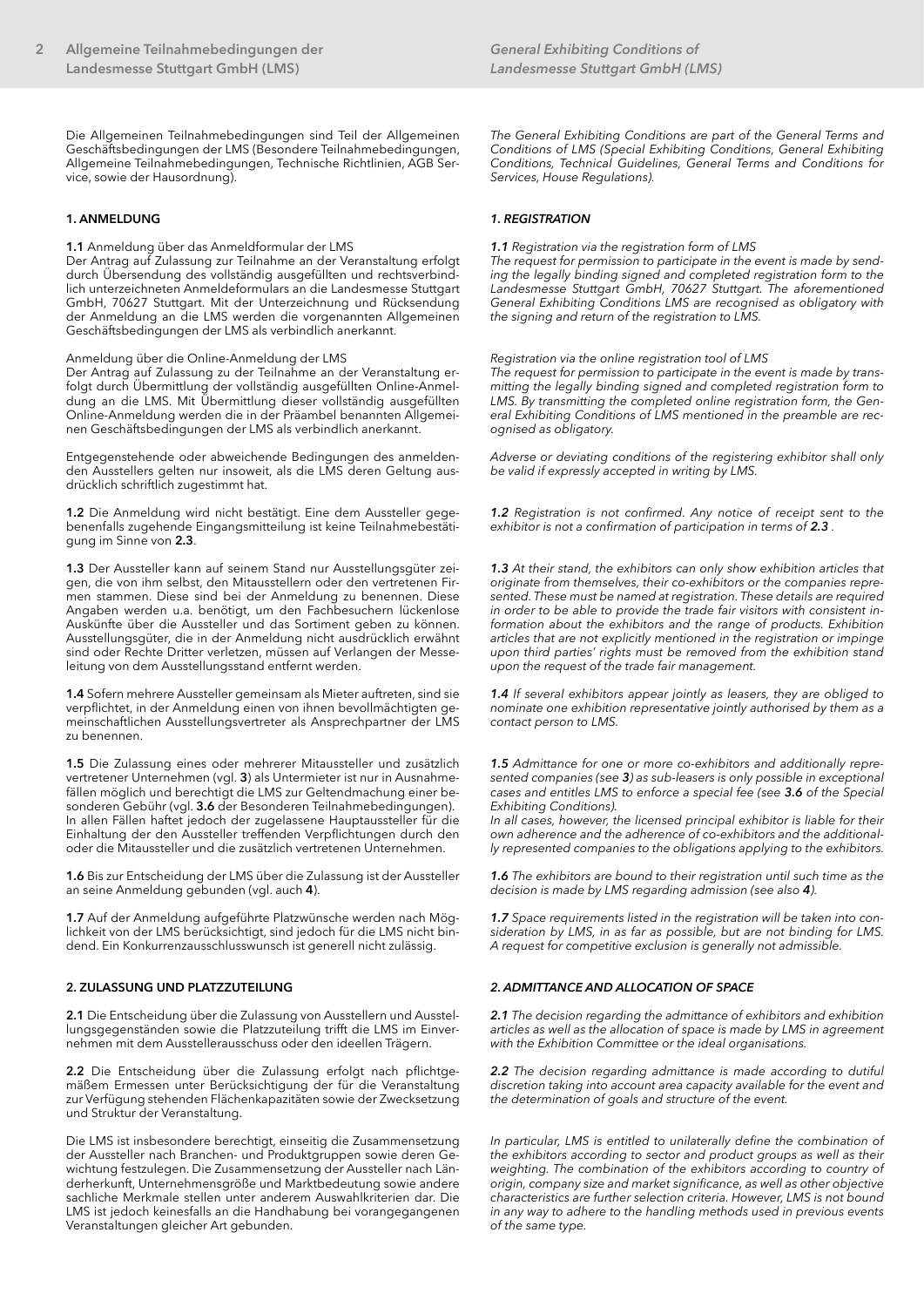**2.3** Die Zulassung erfolgt durch die schriftliche Standbestätigung der LMS mit Angabe des bereitgestellten Standes.

Hierdurch wird der Mietvertrag zwischen dem Aussteller und der LMS rechtsverbindlich abgeschlossen, sofern nichts Abweichendes schriftlich vereinbart wurde.

Weicht der Inhalt der Standbestätigung von dem Inhalt der Anmeldung des Ausstellers ab, so kommt auch dann der Vertrag nach Maßgabe der Standbestätigung zustande, es sei denn, dass der Aussteller binnen zwei Wochen schriftlich widerspricht. Die Nichtberücksichtigung der unter **1.7** aufgeführten unzulässigen Vorgaben begründet jedoch kein Widerspruchsrecht.

**2.4** Mit der Standbestätigung erhält der Aussteller den Hallenplan mit seinem zugewiesenen Standplatz nebst weiterführenden Informationen für die Messeplanung.

#### **2.5 Die Aussteller werden ausdrücklich darauf hingewiesen, dass für die einzelnen Gewerke der Dienstleistungen ergänzende AGB zur Anwendung kommen, die im Stuttgart Messe Service-Portal (www. stuttgartmesseserviceportal.de) abrufbar sind.**

**2.6** Eine bereits erteilte Zulassung kann widerrufen werden, wenn sich herausstellt, dass die Angaben des Anmelders in seiner Anmeldung in wesentlichen Punkten unvollständig, insbesondere in Bezug auf die Art des Unternehmens und die Ausstellungsgüter, oder in wesentlichen Punkten nicht wahrheitsgemäß sind und deshalb die Voraussetzungen für die Zulassung nicht vorgelegen haben. Dasselbe gilt, wenn die Zulassungsvoraussetzungen nachträglich entfallen.

### **3. AUSSTELLER, MITAUSSTELLER UND ZUSÄTZLICH VERTRETENE UNTERNEHMEN**

**3.1** Aussteller (manchmal auch Hauptaussteller oder Direktaussteller genannt) ist, wer einen Messestand für die Veranstaltungsdauer mietet, mit eigenem Personal und eigenem Angebot auftritt.

**3.2** Mitaussteller ist, wer am Stand eines Ausstellers (Hauptmieter) mit eigenem Personal und eigenem Angebot auftritt. Dazu gehören auch Konzernfirmen und Tochtergesellschaften.

**3.3** Beim Aussteller, der selbst Hersteller ist, zählt als zusätzlich vertretenes Unternehmen jedes weitere Unternehmen, dessen Waren oder Leistungen durch den Aussteller angeboten werden.

Zeigt ein Aussteller, der eine Vertriebsgesellschaft ist, über Produkte eines Herstellers hinaus zusätzliche Waren und Leistungen anderer Unternehmen, zählen diese als zusätzlich vertretene Unternehmen.

**3.4** Durch die Zulassung des Ausstellers kommt kein Vertrag zwischen den von ihm angemeldeten Mitausstellern oder zusätzlich vertretenen Unternehmen und der LMS zustande. Die Aufnahme von Mitausstellern ist in der Regel genehmigungs- und entgeltpflichtig (vgl. **3.6** der Besonderen Teilnahmebedingungen); die Aufnahme von zusätzlich vertretenen Unternehmen ist genehmigungspflichtig, für sie fällt ein Entgelt nur an, wenn die Besonderen Teilnahmebedingungen dies bestimmen.

Das Entgelt ist vom Aussteller zu entrichten; es kann von der LMS auch noch nachträglich in Rechnung gestellt werden.

## **4. RÜCKTRITT / ENTLASSUNG AUS VERTRAG / AUSSERORDENT-LICHE KÜNDIGUNG**

**4.1** Ein Rücktritt vom Mietvertrag (Ausstellungsvertrag) durch den Aussteller ist ausgeschlossen, es sei denn, dieser wurde von der LMS grob fahrlässig oder vorsätzlich verschuldet bzw. die Voraussetzungen der §§ 323, 324 oder 326 BGB liegen vor.

**4.2** Sofern der Aussteller seinen Rücktritt vom Mietvertrag erklärt, ohne dass die Voraussetzungen von **4.1** vorliegen, wird die LMS nur ausnahmsweise einer Entlassung aus dem Mietvertrag ausschließlich unter der Bedingung zustimmen, dass sich der Aussteller verpflichtet, den Mietbetrag und die bis zu diesem Zeitpunkt entstandenen Kosten der LMS und ihrer Erfüllungsgehilfen zu bezahlen.

**4.3** Der gemäß **4.2** zu bezahlende Mietbetrag verringert sich um 75 % (bei Teilneuvermietung nur anteilig), sofern der LMS eine Neuvermietung der Standfläche gelingt.

*2.3 Admittance is granted with the written stand confirmation of LMS together with details of the stand provided.*

*This makes the rental agreement between the exhibitors and LMS legal and binding, if nothing different has been agreed in writing.*

*If the contents of the stand confirmation differ from the contents of the exhibitor's registration, then the contract is concluded in accordance with the stand confirmation, unless the exhibitor objects within two weeks in writing. Failure to take into account the non-admissible specifications listed under 1.7 does not justify the right of objection. 1.7 is unaffected.*

*2.4 Together with the stand confirmation, the exhibitors receive the hall plan with their allocated stand space and further information regarding trade fair planning.* 

#### *2.5 The exhibitors are explicitly advised that supplementary terms and conditions apply for the individual sections of the services, which are available in the Stuttgart Messe Service Portal (stuttgartmesseserviceportal.de).*

*2.6 An admittance that has already been granted can be revoked if it transpires that the exhibitor has given information in their registration which is incomplete in fundamental points, in particular with respect to the type of company and its exhibition articles, or which does not correspond to the truth in fundamental points and the requirements for admittance have therefore not been submitted. The same applies if the admittance requirements subsequently become inapplicable.*

#### *3. EXHIBITORS, CO-EXHIBITORS AND ADDITIONALLY REPRESENTED COMPANIES*

*3.1 Exhibitors (sometimes also called principal exhibitors or direct exhibitors) are those who rent a trade fair stand for the duration of the event, appearing with their own staff and own offering.*

*3.2 Co-exhibitors are those who appear at the stand of an exhibitor (main leaser) with their own staff and own offering. These include consolidated companies and subsidiaries.*

*3.3 For an exhibitor who is not a manufacturer themselves, each further company whose goods or services are offered by the exhibitor counts as an additionally represented company.* 

*If an exhibitor that is a sales company shows additional goods and services of other companies over and above products of a manufacturer, these also count as additionally represented companies.* 

*3.4 No contract is concluded between the co-exhibitors registered by an exhibitor or additionally represented companies and LMS through the exhibitor's admittance. The inclusion of co-exhibitors is usually subject to approval and payment (see 3.6 of the Special Exhibiting Conditions); the inclusion of additionally represented companies is subject to approval, payment is only required if determined by the Special Exhibiting Conditions.* 

*Payment must be made by the exhibitor; it can also be invoiced by LMS subsequently.* 

## *4. RESCISSION / RELEASE FROM CONTRACT / EXTRAORDINARY TER-MINATION*

*4.1 A rescission from the rental agreement (exhibition contract) by the exhibitor is excluded unless they have been faulted with wilful intent or gross negligence by LMS or the requirements of §§ 323, 324 or 326 of the German Civil Code apply.*

*4.2 Where the exhibitor explains the reasons for its withdrawal from the rental agreement and the requirements of 4.1 do not apply, LMS shall only allow the exhibitor to be released from the rental agreement in exceptional cases and on the condition that the exhibitor undertakes to pay the rental fee and the costs incurred by LMS and its agents up to this point in time.* 

*4.3 The rental amount to be paid according to 4.2 is reduced by 75% (in the case of partial reletting only proportionately), if LMS is able to relet the stand space.*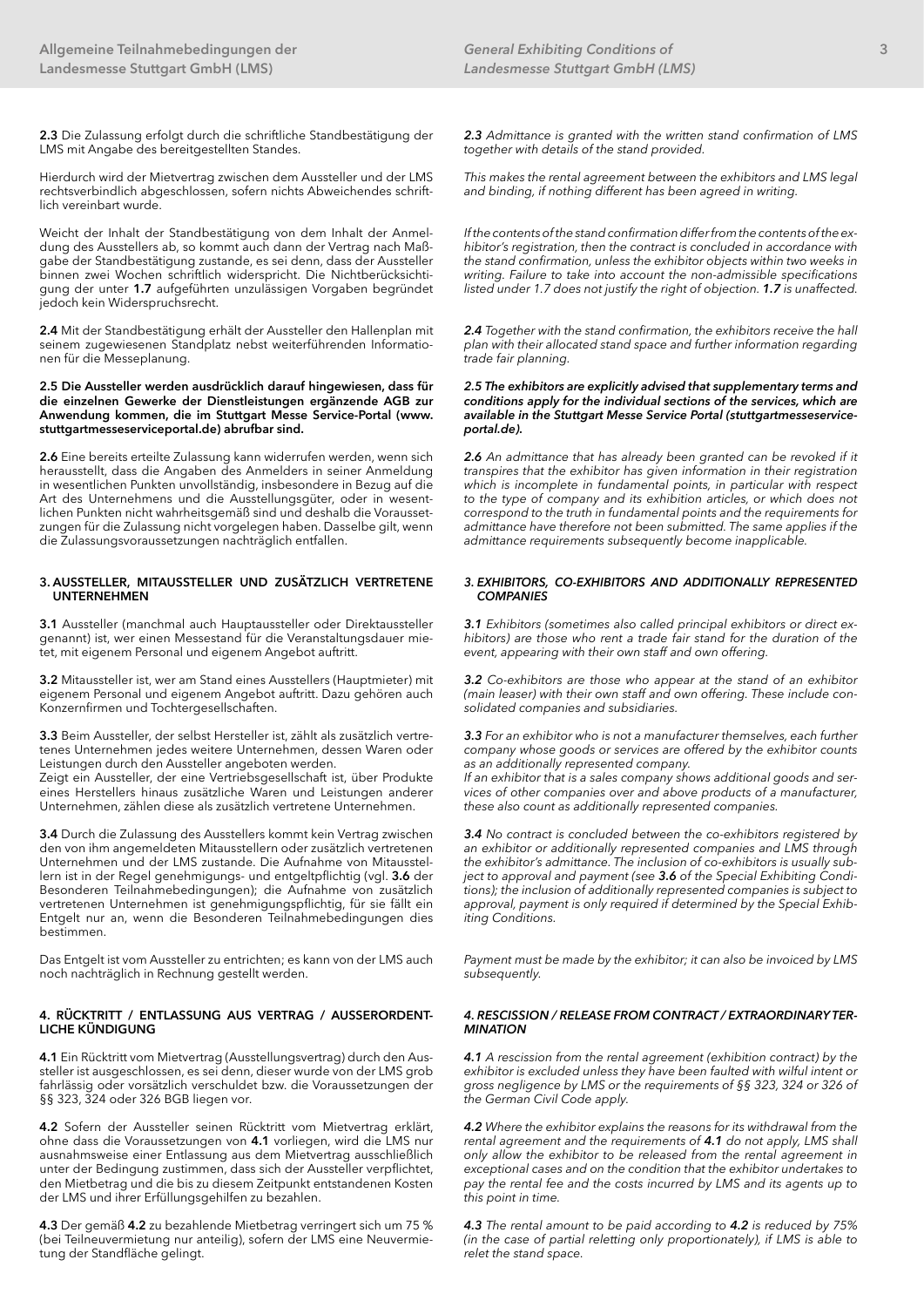Als Neuvermietung gilt jedoch nicht der Fall, dass aus optischen Gründen die vom zurückgetretenen Aussteller nicht genutzte Fläche einem anderen Aussteller zugeteilt wird, ohne dass die LMS Einnahmen hieraus erzielt oder die zugeteilte Standfläche (auch bei Neuvermessung) zwar anderweitig vermietet wird, jedoch die insgesamt für die Ausstellung zur Verfügung stehende Fläche nicht komplett vermietet werden kann. In jedem Fall bleibt dem Aussteller der Nachweis vorbehalten, dass der LMS kein oder ein geringerer Schaden entstanden ist.

**4.4** Die ausnahmsweise Entlassung aus dem Mietvertrag gemäß **4.2**  setzt zwingend voraus, dass der Aussteller einen dahingehenden schriftlichen Antrag an die LMS stellt. Diese wird, nach Prüfung durch die LMS, schriftlich beschieden.

**4.5** Die LMS ist berechtigt, den abgeschlossenen Mietvertrag ohne Einhaltung einer Kündigungsfrist und unbeschadet der Weiterhaftung des Ausstellers für die volle Miete und die entstandenen Kosten zu kündigen, wenn sich die Vermögensverhältnisse des Ausstellers nach Abschluss des Mietvertrages wesentlich verschlechtern.

**4.6** Die Regelungen in **4.5** gelten auch für den Fall, dass die Miete nicht oder nur teilweise trotz Nachfristsetzung bis zu der gemäß **4** der Besonderen Teilnahmebedinungen festgelegten Zahlungsfrist eingegangen ist.

**4.7** Die Geltendmachung eines weitergehenden Schadens in den Fällen des **4.5** und **4.6** behält sich die LMS ausdrücklich vor.

**4.8** Die in **4.5** und **4.7** genannten Rechte stehen der LMS ebenso für den Fall zu, dass über das Vermögen des Ausstellers ein Insolvenzverfahren beantragt, eröffnet oder mangels Masse eingestellt wurde.

**4.9** Die Stornierungen von Standbau/Serviceleistungen erfolgen ausschließlich gem. **A 6** der Allgemeinen Geschäftsbedingungen für Serviceleistungen der Landesmesse Stuttgart GmbH.

#### **5. GEWÄHRLEISTUNG, SCHADENSERSATZ, VERSICHERUNG, VER-JÄHRUNG, AUFRECHNUNG / ZURÜCKBEHALTUNG / VERMIETER-PFANDRECHT, HAFTUNGSBESCHRÄNKUNG, HÖHERE GEWALT, HAUSRECHT, HAUSORDNUNG, VERSAMMLUNGSSTÄTTENVER-ORDNUNG, EU-VERORDNUNGEN**

#### **5.1 Präambel**

Soweit in den Allgemeinen oder Besonderen Teilnahmebedingungen der LMS Regelungen über Haftungsbeschränkungen, Haftungsausschlüsse, Ausschlussfristen und Verjährungen vorgenommen werden, **gelten diese**, soweit auf Seiten der LMS ein Verschulden vorliegt, **nicht** für die Verletzung von wesentlichen Vertragspflichten, die die LMS nach Inhalt, Natur und Zweck des Mietvertrages zu gewähren hat und auf deren Erfüllung der Aussteller regelmäßig vertraut und vertrauen darf, weil sie die ordnungsgemäße Vertragsdurchführung überhaupt erst ermöglichen (Kardinalpflichten), **nicht** für vorsätzliche und grob fahrlässige Handlungen, sowie **nicht** für Schäden aus der Verletzung des Lebens, des Körpers oder der Gesundheit.

#### **5.2 Sachmängel**

Sachmängel hat der Aussteller unverzüglich gegenüber der LMS mündlich und schriftlich zu rügen. Ansprüche hieraus kann der Aussteller nur dann herleiten, wenn die LMS nicht binnen zumutbarer Frist Abhilfe geschaffen hat, Abhilfe nicht möglich ist oder verweigert wurde. Dem Aussteller steht jedoch nur das Recht zur fristlosen Kündigung oder angemessener Herabsetzung des Mietpreises zu. Eine weitergehende Haftung der LMS ist ausgeschlossen, es sei denn, der Mangel würde auf einer grob fahrlässigen oder vorsätzlichen Handlung der LMS oder ihrer Erfüllungsgehilfen beruhen oder auf dem Fehlen einer zugesicherten Eigenschaft. § 536 BGB, sowie **die Regelungen unter 5.1 bleiben unberührt**.

# **5.3 Schadensersatz**

Schadensersatzansprüche des Ausstellers, gegenüber der LMS, gleich aus welchem Rechtsgrund, sind ausgeschlossen, es sei denn, der eingetretene Schaden beruht auf einem grob fahrlässigen oder vorsätzlichen Handeln der gesetzlichen Vertreter der LMS, den bei ihr Beschäftigten oder ihrer Erfüllungsgehilfen. Gleiches gilt für Direktansprüche gegenüber dem vorgenannten Personenkreis. **Die Regelungen unter 5.1 bleiben unberührt**.

*Re-letting does not apply, however, if the space not used by the exhibitor who has rescinded is allotted to another exhibitor for optical reasons without LMS receiving revenue or the allotted stand space (including the case of remeasurement) is rented to another exhibitor, but the total space available for the exhibition cannot be completely rented. In all cases, the exhibitor is entitled to prove that no or little damage has been incurred for LMS.*

*4.4 The release from the rental agreement in exceptional cases in accordance with 4.2 requires that the exhibitor makes a written application to this effect to LMS. After LMS has checked the application, it shall notify the exhibitor thereof in writing.*

*4.5 LMS is entitled to terminate the rental contract that has been concluded without adherence to any period of termination and irrespective of the continued liability of the exhibitor for the full rent and the costs that have been incurred if the exhibitor's financial circumstances deteriorate after the rental contract has been concluded.* 

*4.6 The same applies if the rent has not been received or only received in part despite a grace period notification by the payment deadline defined in 4 of the Special Exhibiting Conditions.*

*4.7 LMS explicitly reserves the right to assert a claim for further damages in the case of 4.5 and 4.6.*

*4.8 LMS is also entitled to the rights stated in 4.5 and 4.7 if insolvency proceedings have been applied for, instituted against the exhibitor's asset or if the exhibitor is in default of asset.* 

*4.9 Cancellations of stand construction / services take place solely according to* **A 6** *of the General Terms and Conditions for Services of Landesmesse Stuttgart GmbH.* 

#### *5. WARRANTY, COMPENSATION FOR DAMAGES, INSURANCE, LIMITATION OF ACTIONS, OFFSET/RETENTION/LESSOR'S LIEN, LIMITATION OF LIABILITY, FORCE MAJEURE, DOMESTIC AUTHOR-ITY, HOUSE REGULATIONS, MEETING PLACE REGULATIONS, EU REGULATIONS*

#### *5.1 Preamble*

*If regulations are provided in the General Exhibiting Conditions or the Special Exhibiting Conditions of LMS regarding limitations and exclusions of liability, limitation periods and statute of limitations, they shall not apply, insofar as LMS is at fault, to the breach of essential contractual obligations, which LMS must guarantee according to the content, nature and purpose of the contract and on whose fulfilment the exhibitor regularly relies and may rely, because they allow the proper implementation of the contract (cardinal duties), to actions of intent and gross negligence, and for damages arising from death, physical injury or damage to health.*

#### *5.2 Material Defects*

*The exhibitor must contest material defects immediately to LMS both verbally and in writing. The exhibitor can only derive claims from these if LMS does not remedy them within a reasonable period, or if remedy is not possible or has been refused. However, the exhibitor is only entitled to cancellation without notice or to an appropriate reduction in rent. Further liability of LMS is excluded unless the defect is due to gross negligence or wilful intent on the part of LMS or their vicarious agents, or to the lack of guaranteed quality. § 536 of the German Civil Code and the terms of 5.1 are unaffected.*

# *5.3 Compensation for Damages*

*Claims for damages by the exhibitor to LMS, irrespective of legal basis, are excluded unless the damage that has occurred is due to gross negligence or wilful intent of the legal representative of LMS, their employees or vicarious agents. The same applies for direct claims against the above-mentioned group of people. The terms of 5.1 are unaffected.*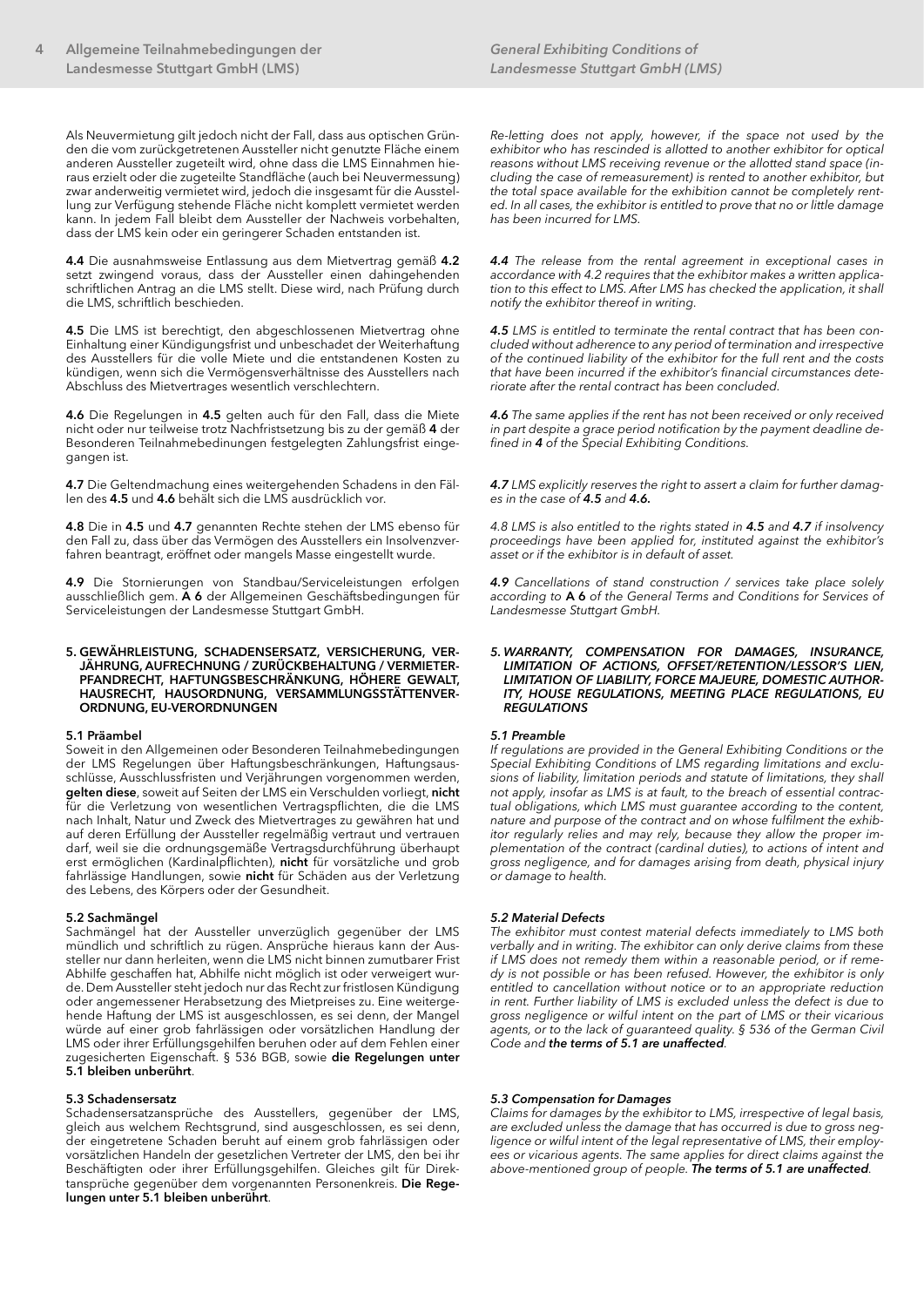Die LMS trägt keinerlei Versicherungsrisiko des Ausstellers. Der Aussteller wird ausdrücklich auf seine eigene Versicherungsmöglichkeit hingewiesen. Für alle Aussteller besteht die Möglichkeit, umfassenden Versicherungsschutz aufgrund von der LMS abgeschlossener Rahmenverträge zu erlangen. Nähere Einzelheiten hierzu können dem Stuttgart Messe Service-Portal (www.stuttgartmesseserviceportal.de) und den Serviceunterlagen entnommen werden.

# **5.5 Geltendmachung von Ansprüchen**

Ansprüche des Ausstellers gegenüber der LMS, ihren Erfüllungsgehilfen oder den bei ihr Beschäftigten, gleich welcher Art, sind spätestens 14 Tage nach Ende der Veranstaltung schriftlich gegenüber der LMS geltend zu machen. Später eingehende Forderungen des Ausstellers werden nicht mehr berücksichtigt **(Ausschlussfrist). Die Regelungen unter 5.1. bleiben unberührt**.

#### **5.6 Verjährung**

Sämtliche vertraglichen und gesetzlichen Ansprüche des Ausstellers gegenüber der LMS verjähren in sechs Monaten, es sei denn, diese beruhen auf einem vorsätzlichen Handeln der gesetzlichen Vertreter der LMS, den bei ihr Beschäftigten oder ihrer Erfüllungsgehilfen. Gleiches gilt für Direktansprüche gegenüber dem vorgenannten Personenkreis. Die Regelungen unter **5.1** bleiben unberührt. Die Verjährungsfrist beginnt mit dem auf das Veranstaltungsende folgenden Werktag zu laufen.

#### **5.7 Aufrechnung / Zurückbehaltung / Vermieterpfandrecht**

**5.7.1** Aufrechnungsrechte stehen dem Aussteller gegenüber der LMS nur zu, wenn seine Gegenansprüche rechtskräftig festgestellt, unbestritten oder von der LMS anerkannt sind.

Gleiches gilt für Zurückbehaltungsrechte, soweit es sich um einen Unternehmer, Kaufmann, eine juristische Person des öffentlichen Rechts oder ein öffentlich-rechtliches Sondervermögen handelt. Soweit der Aussteller diesem Personenkreis nicht zugehört, ist er zur Ausübung eines Zurückbehaltungsrechts insoweit befugt, als sein Gegenanspruch auf dem gleichen Vertragsverhältnis beruht.

**5.7.2** Für alle nicht erfüllten Verpflichtungen des Ausstellers gegenüber der LMS ist diese berechtigt, an der vom Aussteller eingebrachten Standausrüstung und den Ausstellungsgegenständen ihr Vermieterpfandrecht geltend zu machen und deren Wegnahme zu untersagen. § 562a BGB findet keine Anwendung. Erfolgt die Erfüllung der Verpflichtungen gegenüber der LMS nicht innerhalb der dem Aussteller gesetzten Frist, so ist die LMS berechtigt, die zurückbehaltenen Gegenstände nach schriftlicher Ankündigung freihändig zu verkaufen. Für Beschädigung und/oder Verlust der Gegenstände haftet die LMS nur bei Vorsatz oder grober Fahrlässigkeit.

#### **5.8 Haftungsbeschränkung**

Die LMS haftet lediglich für Schäden, die auf mangelnde Beschaffenheit der vermieteten Räume und gegebenenfalls vermieteten sonstigen Gegenstände oder auf vorsätzliche oder grob fahrlässige Verletzung der von ihr übernommenen Verpflichtungen zurückzuführen sind.

Bei Versagen irgendwelcher Einrichtungen, Betriebsstörungen oder bei sonstigen, die Veranstaltung beeinträchtigenden Ereignissen, haftet die LMS lediglich, wenn diese Ereignisse nachweisbar von ihr oder ihren Erfüllungsgehilfen vorsätzlich oder grob fahrlässig verschuldet worden sind. Die LMS übernimmt für die vom Mieter, seinen Beauftragten oder Dritten aus Anlass der Veranstaltung eingebrachten Gegenstände eine Haftung nur, soweit an diesen ein Schaden eintritt, der nachweislich auf einer grob fahrlässigen oder vorsätzlichen Handlung ihres gesetzlichen Vertreters, eines Mitarbeiters oder eines Erfüllungsgehilfen beruht. Entsprechendes gilt für deliktische Handlungen.

Der Mieter verpflichtet sich, bei allen Tätigkeiten die Unfallverhütungsvorschriften, sicherheitstechnischen Bestimmungen, Technischen Richtlinien (vgl. **6.1**) und der Versammlungsstättenverordnung (vgl. **5.12**) einzuhalten.

Die LMS haftet dem Mieter – soweit kein vorsätzliches oder grob fahrlässiges Handeln vorliegt - nicht für entgangenen Gewinn oder sonstigen Vermögensschaden.

#### *5.4 Insurance*

*LMS does not bear any insurance risk for the exhibitor. The exhibitor is explicitly referred to their own insurance options. The option exists for all exhibitors to attain comprehensive insurance protection based on the basic agreements concluded by LMS. Further details can be found in the Stuttgart Messe Service Portal (www.stuttgartmesseserviceportal. de) as well as in the service catalogue.*

## *5.5 Asserting of Claims*

*Exhibitors' claims against LMS, their vicarious agents and their employees, irrespective of type, must be made in writing to LMS by 14 days after the end of the event at the latest. Any claims that are received from the exhibitor later than this will not be taken into account (term of exclusion). The regulations of 5.1 are unaffected.*

#### *5.6 Statute of Limitations*

*All contractual and legal claims of the exhibitor against LMS fall under the statute of limitations of six months, unless these are based on wilful intent of the legal representatives of LMS, their employees or vicarious agents. The same applies for direct claims against the above-mentioned group of persons. The regulations of 5.1 are unaffected. The period of limitation starts with the working day following the end of the event.*

# *5.7 Offset / Retention / Lessor's Lien*

*5.7.1 The exhibitor is only entitled to offset rights against LMS if their counterclaims have been established as final and absolute, undisputed or recognised by LMS.*

*The same applies for rights of lien, as far as this concerns an entrepreneur, buyer, a legal entity of public law or a separate estate governed by public law. If the exhibitor does not belong to this group of persons, they are authorised to practice rights of lien, if their counterclaim is based on the same contractual relationship.*

*5.7.2 Regarding all non-fulfilled obligations of the exhibitor to LMS, LMS is entitled to assert their lessor's lien over the stand fittings and exhibition articles provided by the exhibitor and to prohibit their removal. § 562a of the German Civil Code does not apply. If the obligations to LMS are not fulfilled within the period set for the exhibitor, LMS is entitled to sell the retained articles after written notification without holding. LMS is only liable for damages and/or loss in the case of wilful intent or gross negligence.* 

#### *5.8 Limitation of Liability*

*LMS is only responsible for damages that can be attributed to the inadequate quality of the rented rooms and any other articles that have been rented or to wilful intent or gross negligence of their obligations.*

In the event of the failure of any equipment, breakdowns or other events impacting the event, LMS is only liable if it can be proved that *these events resulted from wilful intent or gross negligence on their part or on the part of their vicarious agents. LMS only assumes liability for articles provided at the event by the leaser, their authorised staff or third parties if a damage occurs to these articles, which can be proved to have occurred due to wilful intent or gross negligence by their legal representative, an employee or a vicarious agent. The same applies for tortious actions.* 

*The leaser is obliged to adhere to the accident prevention regulations, the Technical Guidelines (see 6.1) and the meeting place regulations (see 5.12) during the performance of all activities.* 

*LMS is not liable to the leaser for loss of profit or other financial loss – provided there is no evidence of wilful intent or gross negligence.*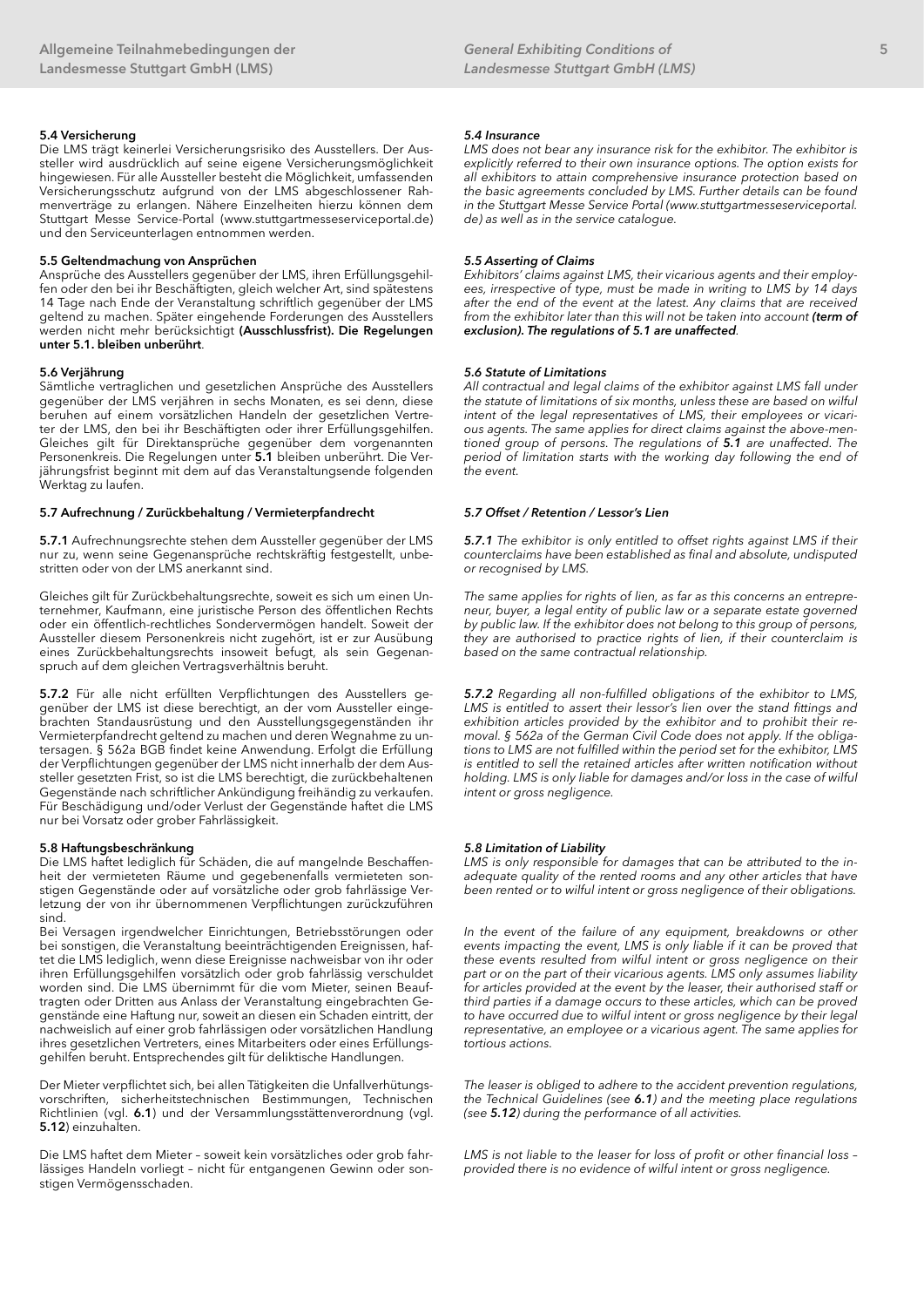Eine Haftung der LMS für einen nach Umfang und Höhe nicht voraussehbaren Schaden ist ausgeschlossen.

Soweit die Haftung der LMS ausgeschlossen oder beschränkt ist, gilt dies auch für die persönliche Haftung ihrer Angestellten, Arbeitnehmer, Mitarbeiter, Vertreter und Erfüllungsgehilfen.

Generell wird dem Mieter empfohlen, seine sich aus bzw. im Zusammenhang mit dem Mietvertrag ergebenden Risiken angemessen zu versichern. Auf **5.4** wird nochmals ausdrücklich verwiesen.

#### **Die Regelungen unter 5.1 bleiben unberührt.**

## **5.9 Höhere Gewalt**

**5.9.1** Fälle höherer Gewalt, die die LMS ganz oder teilweise an der Erfüllung ihrer Verpflichtung hindern, entbinden die LMS von deren Erfüllung. Die LMS hat den Aussteller hiervon unverzüglich zu unterrichten, sofern sie hieran nicht ebenfalls durch einen Fall höherer Gewalt gehindert ist.

**5.9.2** Die Unmöglichkeit einer genügenden Versorgung mit Hilfsstoffen, wie Strom, Wasser, etc., Streiks und Aussperrungen, der Ausbruch einer Epidemie oder Pandemie sowie Terroranschläge, werden – sofern sie nicht nur von kurzfristiger Dauer oder von der LMS verschuldet sind – einem Fall höherer Gewalt gemäß **5.9.1** gleichgesetzt.

**5.9.3** In den Fällen des **5.9.1** und **5.9.2** erhält der Aussteller an die LMS bezahlte Standgebühren und/oder Eintrittspreise ganz oder teilweise zurück. Weitere Erstattungsansprüche bestehen nicht.

# **5.10 Hausrecht**

Die von der LMS beauftragten Dienstkräfte üben gegenüber dem Mieter das Hausrecht aus. Ihren Anordnungen ist Folge zu leisten. Im Übrigen überträgt die LMS dem Mieter während der Mietzeit das Hausrecht auf den Mietflächen in dem für die ordnungsgemäße Durchführung der Veranstaltung erforderlichen Umfang, unbeschadet des bei der LMS verbleibenden Rechts für den jederzeitigen Zutritt für die von ihr beauftragten Dienstkräfte.

#### **5.11 Hausordnung**

Ergänzend wird auf die Haus- und Benutzungsordnung verwiesen, die im Messegelände ausgehängt und ebenfalls Bestandteil des Mietvertrages ist.

Die Hausordnung ist darüber hinaus im Internet unter www.messestuttgart.de/teilnahmebedingungen einsehbar, kann dort heruntergeladen und ausgedruckt werden.

#### **5.12 Versammlungsstättenverordnung**

**5.12.1** Soweit der Aussteller Veranstalter im Sinne der Versammlungsstättenverordnung (VStättVO) ist (Versammlungsstättenverordnung vom 28.4.2006, Gesetzblatt von Baden-Württemberg 2004, S. 311ff.) – z.B. in den Fällen von **5.12.2** – obliegt ihm die Verantwortung gemäß der VStättVO, insbesondere gem. § 38 Abs. 1, 2 und 4 VStättVO. Der Aussteller ist in diesem Fall verpflichtet, die LMS und ihre Erfüllungsgehilfen von jeglichen Regressansprüchen und Bußgeldern auf Grundlage von deren Betreiberhaftung gem. § 38 Abs. 5 VStättVO freizustellen. Die Regelungen unter **5.1** bleiben unberührt.

**5.12.2** Sofern der Aussteller Flächen von mehr als 20 m² für künstlerische Darbietungen und andere Darbietungen (Szeneflächen) während der Veranstaltung benutzt und betreibt, sind von ihm zwingend die Bestimmungen der Versammlungsstättenverordnung gem. **5.12.1** zu beachten, insbesondere gegebenenfalls ein Verantwortlicher für Veranstaltungstechnik von ihm zu bestellen.

Der Aussteller hat solche Szeneflächen unaufgefordert der LMS vor Ausstellungsbeginn schriftlich anzuzeigen.

## **5.13 EU-Verordnungen**

Die Aussteller, Mitaussteller und zusätzlich vertretenen Unternehmen (vgl. **3**) stellen die Einhaltung der EU-Verordnungen Nr. 2580/2001 und Nr. 881/2002 in eigener Verantwortung, vor allem im Bereich ihrer Finanzen, des Einkaufs, Warenverkehrs, Service und Personals, sicher. (Info über www.bundesbank.de).

*Liability by LMS for non-foreseeable damages according to scope and amount is excluded.* 

*Where liability by LMS is excluded or restricted, this also applies for the personal liability of their employees, staff, personnel, representatives and vicarious agents.* 

*In general, the leaser is recommended to appropriately insure their risks based on the rental contract. Explicit reference is once again made to 5.4.*

#### *The regulations of 5.1 are unaffected*

#### *5.9 Force Majeure*

*5.9.1 Cases of force majeure, which prevent LMS from fulfilling their obligations either totally or in part, relieve LMS from fulfilling this contract until the case of force majeure is removed. LMS must inform the leaser of this immediately, provided that they are not likewise prevented by force majeure from doing so.* 

*5.9.2 The impossibility of a sufficient supply of supplies, such as electricity, heating, water, etc., as well as strikes and lockouts, the outbreak of an epidemic or pandemic, as well as terror attacks – provided they are not only for a short period of time or are caused by LMS – are also equated with a case of force majeure according to 5.9.1.*

*5.9.3 In the cases of 5.9.1 and 5.9.2 stand fees and/or admission fees paid to LMS by the exhibitor will be refunded completely or partly. Exhibitors are not entitled to any further refund claims.*

## *5.10 Domestic Authority*

*The service personnel commissioned by LMS exercise domestic authority against the leaser. Their directives must be followed. In all other respects, LMS transfers the leaser domestic authority in the rented areas in the scope required for the proper execution of the event and for the period of rental, irrespective of the remaining right of LMS to admit the service personnel commissioned by them at any time.*

# *5.11 House Regulations*

*Additionally, reference is made to the House Regulations and terms of use that are posted in the exhibition centre and that are also a part of the rental contract.* 

*The House Regulations are available at www.messe-stuttgart.de/teilnahmebedingungen. All Terms and Conditions can be downloaded and printed.* 

#### *5.12 Meeting Place Regulation*

*5.12.1 If the exhibitor is a presenter in terms of the Meeting Place Regulation (Meeting Place Regulation of 28/4/2006, Law Gazette of Baden-Württemberg 2004, Pages 311ff.) - e.g. in the cases of 5.12.2 – they have obligations in accordance with the Meeting Place Regulation, in particular according to § 38 Paragraphs 1, 2 and 4 of the Meeting Place Regulation. In this case, the exhibitor is obliged to release LMS and their vicarious agents of all rights of recourse agreement and fines based on their operator's liability according to § 38 Paragraph 5 of the Meeting Place Regulation. The regulations of 5.1 are unaffected.*

*5.12.2 If the exhibitor uses and operates in areas of more than 20 m² for artistic performances and other performances (scene areas) during the event, they must observe the terms of the Meeting Place Regulation in accordance with 5.12.1, and in particular, commission a person responsible for their event technology if necessary.* 

*The exhibitor must notify LMS of such scene areas before the start of the event unbidden and in writing.* 

## *5.13 EU Regulations*

*The exhibitors, co-exhibitors and additionally represented companies (see 3) will ensure that the EU Regulations No. 2580/2001 and No. 881/2002 are adhered to, on their own responsibility, particularly in the areas of their finances, purchase, goods movement, service and staff. (Info at www.bundesbank.de).*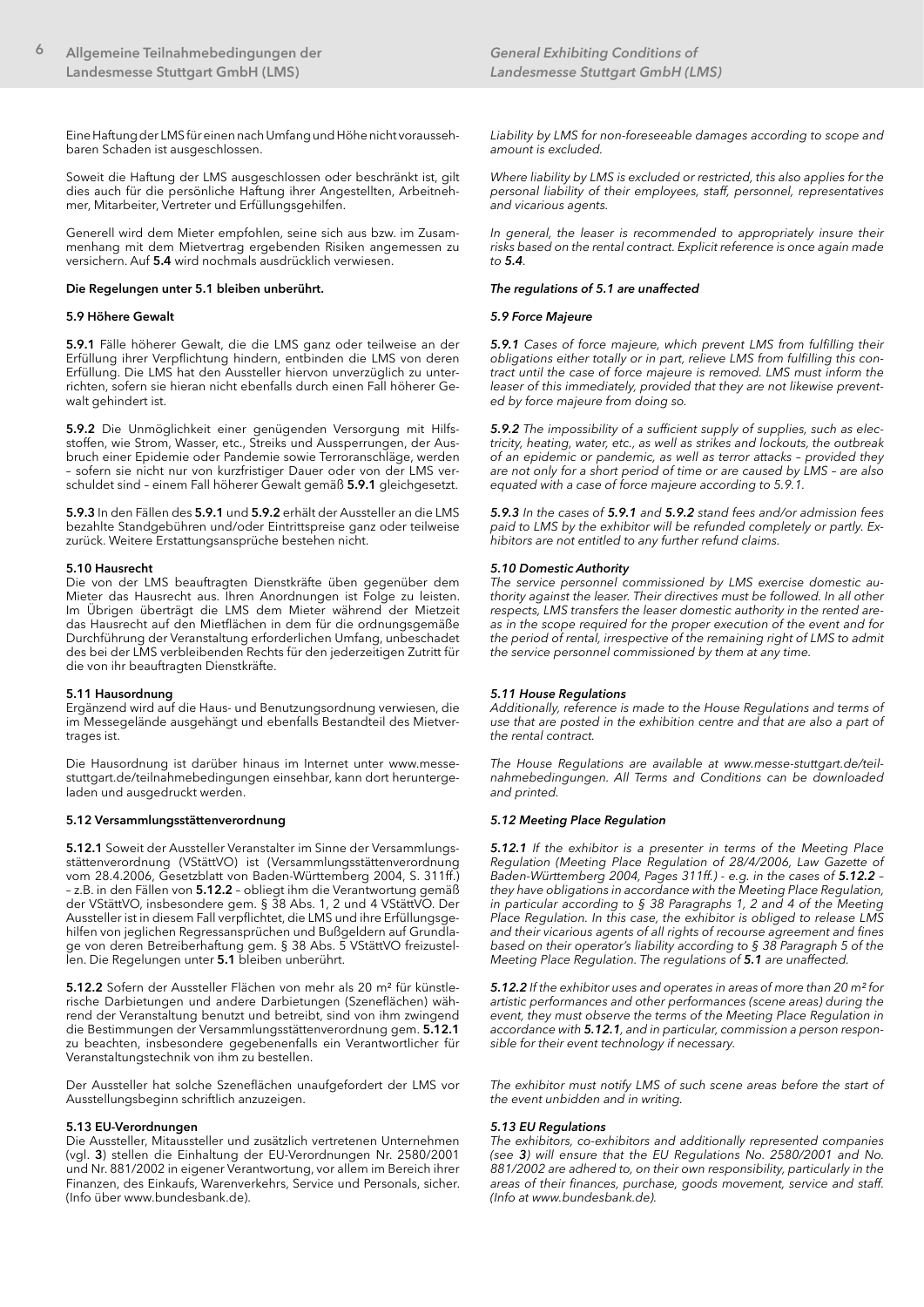## **6. TECHNISCHE RICHTLINIEN, STANDAUFBAU, STANDABBAU, STANDREINIGUNG, INTERNETBESTELLUNGEN**

**6.1** Die Technischen Richtlinien der LMS sind ebenfalls Vertragsinhalt. Im Internet sind diese unter www.messe-stuttgart.de/agb einsehbar, können dort heruntergeladen und ausgedruckt werden.

# **6.2. Standaufbau**

**6.2.1** Mit dem Aufbau der Stände in den Hallen kann frühestens mit dem in den Besonderen Teilnahmebedingungen genannten Aufbautag begonnen werden.

**6.2.2** Bis zu dem in den Besonderen Teilnahmebedingungen genannten Aufbau-Ende (Fixtermin) müssen sämtliche Stände aufgebaut und ausgestattet sein, da zu diesem Zeitpunkt die Generalreinigung des gesamten Ausstellungsgeländes beginnt. Die LMS ist berechtigt, über Stände, die bis zu diesem Zeitpunkt noch nicht belegt und aufgebaut sind, anderweitig zu verfügen, es sei denn, dies würde auf einem Verschulden der LMS beruhen. Der betroffene, in Annahmeverzug befindliche Aussteller kann hieraus keinerlei Ansprüche gleich welcher Art – auch nicht Rückerstattung der Miete – gegenüber der LMS geltend machen, es sei denn, die Voraussetzungen von **5.3** würden vorliegen.

**Sofern die vorgenannten Ausnahmen zu Lasten der LMS nicht vorliegen, ist die LMS berechtigt, dem Aussteller bei Nichterscheinen eine Konventionalstrafe in Höhe von 5.500,00 € in Rechnung zu stellen, es sei denn, bei dem Aussteller handelt es sich um einen Verbraucher im Sinne des § 13 BGB.**

**6.2.3** Die Stände müssen dem Gesamterscheinungsbild und Gesamtplan der jeweiligen Ausstellung angepasst sein (vgl. **4.7.1 Technische Richtlinien**).

**6.2.4** Das Bekleben und/oder Bespannen der Decken- und Wandelemente, Sichtbetonflächen, Holz- und Glasflächen, der Säulen oder sonstiger Hallenelemente im Messegelände ist strikt untersagt. Ausnahmen sind nur zulässig mit ausdrücklicher vorheriger schriftlicher Zustimmung der LMS.

#### **6.3 Standabbau**

**6.3.1** Auf die Einhaltung der Abbautermine gemäß den Besonderen Teilnahmebedingungen wird ausdrücklich hingewiesen.

Der Mietvertrag endet mit dem Schluss der Ausstellung. Für danach noch auf dem Stand befindliche Gegenstände kann die LMS, sofern nicht die Voraussetzungen der Haftung gem. **5.8** gegeben sind, keinerlei Haftung übernehmen.

**6.3.2** Mit dem Abbau der Stände in den Hallen darf erst am letzten Messetag nach Ausstellungsschluss begonnen werden. **Die LMS ist berechtigt, bei Verstößen hiergegen dem Aussteller eine Konventionalstrafe in Höhe von 5.500,00 € in Rechnung zu stellen, es sei denn, bei dem Aussteller handelt es sich um einen Verbraucher i.S.d. § 13 BGB.**

**6.3.3** Die Standfläche ist spätestens bis zu dem in den Besonderen Teilnahmebedingungen genannten Abbau-Ende vom Aussteller vollständig zu räumen. Die Ausstellungsfläche ist vom Aussteller in dem übernommenen Zustand zurückzugeben.

Insbesondere sind hierbei Teppichbodenklebebänder vorher durch den Aussteller auf eigene Kosten zu entfernen.

Der Mietvertrag für Mietstände endet grundsätzlich mit Messeschluss. Die Mietstände müssen bis spätestens 3 Stunden nach Messeschluss vollständig geräumt sein.

**6.3.4** Die LMS übernimmt auf eigene Kosten die allgemeine Reinigung des Ausstellungsgeländes und der Hallengänge. Die Reinigung des Standes obliegt jedoch dem Aussteller auf eigene Kosten und muss täglich vor Öffnung der Veranstaltung beendet sein. Es wird ausdrücklich darauf hingewiesen, dass es allein Aufgabe des Ausstellers ist, für die Entfernung von Teppichbodenklebebändern zu sorgen. Sofern solche nach Abbau-Ende noch vorhanden sein sollten, werden diese auf Kosten des Ausstellers von der LMS beseitigt.

Die Vergabe der Standreinigung durch den Aussteller darf ausschließlich an das von der LMS benannte Reinigungsunternehmen erfolgen.

#### *6. TECHNICAL GUIDELINES, STAND SET-UP, STAND DISMANTLING, STAND CLEANING, INTERNET PURCHASE ORDERS*

*6.1 The Technical Guidelines of LMS are also a part of the contract. They can be found at www.messe-stuttgart.de/agb. All terms and conditions can be downloaded and printed.*

#### *6.2 Stand set-up*

*6.2.1 Set-up of the stands in the halls can only be started on the set-up date stated in the Special Exhibiting Conditions at the earliest.*

*6.2.2 All stands must be constructed and equipped by the end setup date (fixed date) mentioned in the Special Exhibiting Conditions, as general cleaning of the entire exhibition centre starts on this date. LMS is entitled to dispose of stands that are not occupied and constructed up to this point in time in an alternative manner, unless this is due to a fault of LMS. The affected exhibitor who is in default of acceptance of the terms cannot make any claims from this – including reimbursement of the rent – against LMS, unless the requirements of 5.3 apply.*

*Insofar as the aforementioned exceptions are not present to the account of LMS, then LMS is entitled to invoice the exhibitor a contract penalty in the amount of 5,500.00* **€** *unless the exhibitor is a consumer in terms of § 13 of the German Civil Code.*

*6.2.3 The stands must be aligned with the overall appearance and overall plan of the respective exhibition (see 4.7.1 Technical Guidelines).* 

*6.2.4 Attaching articles to and/or covering ceilings and wall elements, exposed concrete areas, wood and glass surfaces, the columns or other hall elements in the exhibition centre is strictly prohibited. Exceptions are only permitted with the explicit prior written agreement of LMS.*

#### *6.3 Stand dismantling*

*6.3.1 Adherence to the dismantling dates in accordance with the Special Exhibiting Conditions must be explicitly noted.*

*The rental contract terminates when the exhibition is over. LMS cannot accept any liability for any articles left remaining in the stand after this date, if the requirements of liability in accordance with 5.8 do not apply.*

*6.3.2 Dismantling of the stands in the halls may only commence on the last day of the trade fair after the end of the exhibition. LMS is entitled to invoice the exhibitor a contract penalty in the amount of 5,500.00* **€** *if this clause is violated, unless the exhibitor is a consumer in terms of § 13 of the German Civil Code.*

*6.3.3 The stand area must be completely cleared by the exhibitor at the latest by the time stated for dismantling in the Special Exhibiting Conditions. The exhibition area must be returned by the exhibitor in the state in which it was handed over.*

*In particular, carpet tape adhesives must be previously removed by the exhibitor at their own costs.* 

*The rental contract for rented stands terminates definitely at the end of the trade fair. The rented stands must be completely cleared 3 hours after the end of the trade fair at the latest.*

*6.3.4 LMS will pay for general cleaning of the exhibition centre and hall corridors. Cleaning of the stand, however, must be performed by the exhibitor at their own costs and must be completed on a daily basis before the event opens. Explicit reference is made to the fact that it is solely the task of the exhibitor to ensure that carpet adhesive tap residue must be removed. If this residue has not been removed after dismantling has been carried out, it will be removed by LMS at the exhibitor's cost.*

*The exhibitor may only assign the task of stand cleaning to the cleaning companies stated by LMS.*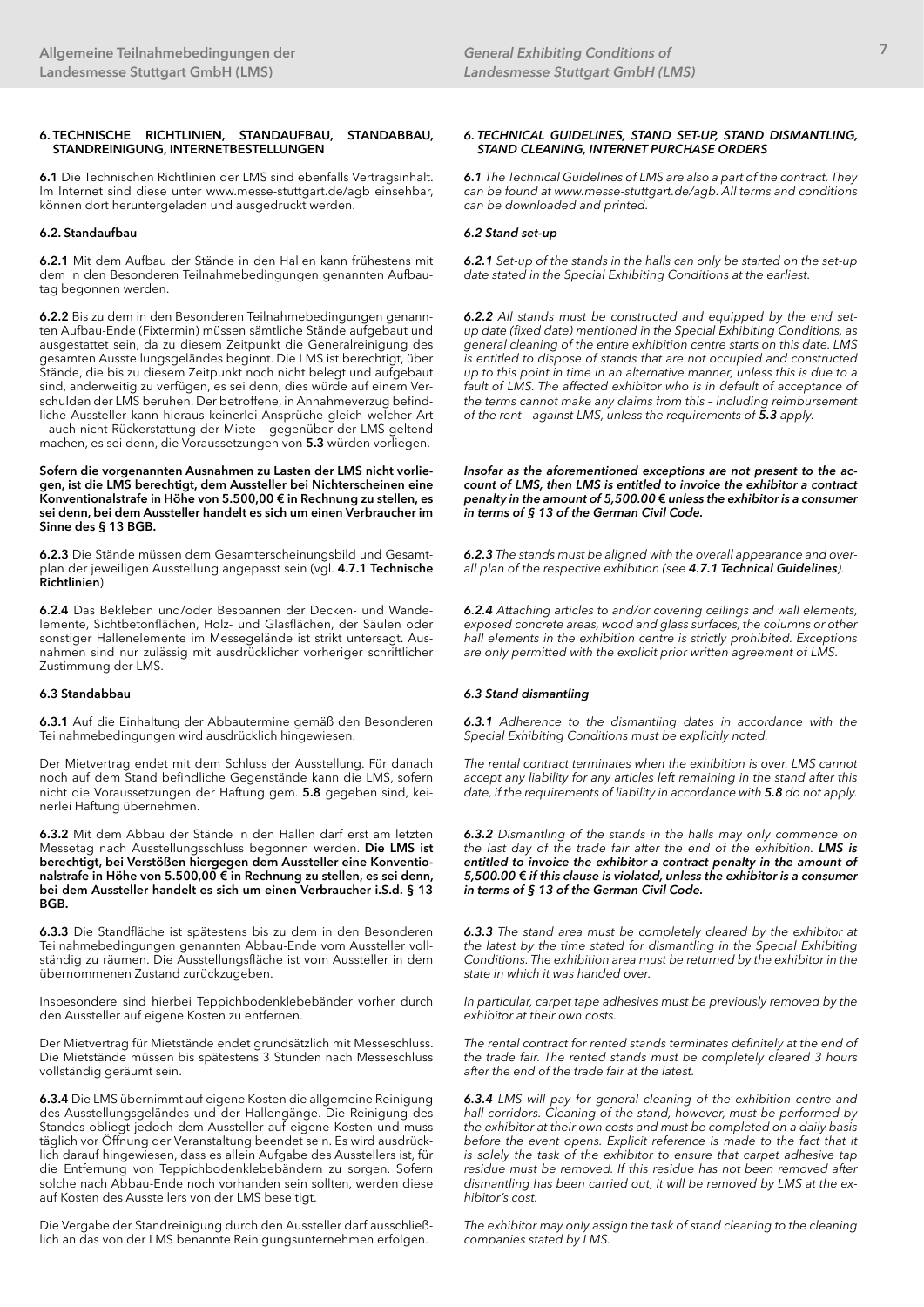**6.3.5** Ist die Räumung nicht zu dem in den Besonderen Teilnahmebedingungen genannten Abbau-Ende vollständig erfolgt, so ist die LMS berechtigt, auf Kosten des Ausstellers die Räumung vorzunehmen und zurückgelassene Gegenstände auf dessen Kosten einlagern zu lassen. Auf das Vermieterpfandrecht gemäß §§ 562, 578 BGB der LMS an diesen Gegenständen wird ausdrücklich hingewiesen. § 562a BGB findet keine Anwendung. Für zurückgelassene Gegenstände übernimmt die LMS keinerlei Haftung.

Die LMS ist weiter berechtigt, zurückgelassene Gegenstände einen Monat nach Abbau-Ende und schriftlicher Ankündigung versteigern zu lassen oder, sofern sie einen Börsen- oder Marktpreis haben, freihändig zu verkaufen. Für Beschädigung oder Verlust der zurückgelassenen Gegenstände wird – außer im Falle von Vorsatz oder grober Fahrlässigkeit – keine Haftung übernommen.

**6.4** Auf die Konventionalstrafenregelung unter **14** wird ausdrücklich hingewiesen.

**6.5** Sofern der Aussteller Zusatzleistungen der LMS und/oder deren Servicepartner über das Internet, insbesondere beim Stuttgart Messe Service (SMS) unter Verwendung seiner Kundennummer bei der LMS oder dem mit der Standbestätigung bekannt gegebenen Zugangscode bestellt, sind diese Bestellungen auch ohne Unterschrift oder sonstige Legitimation wirksam.

#### **7. ZWINGENDE AUFTRAGSVERMITTLUNG**

**Aus Sicherheitsgründen können folgende Handwerks- und Dienstleistungsarbeiten (nähere Regelungen hierzu in den Technischen Richtlinien) ausschließlich durch von der LMS benannte Vertragsfirmen (vgl. auch 2.5) vorgenommen werden:**

**7.1** Hauptanschluss vom Hallennetz zum Messestand für Strom, Gas, Wasser und Druckluft (vgl. hierzu auch **5.3, 5.4 und 5.5 Technische Richtlinien**)

**7.2** Bodenbohrungen in den Hallen (vgl. hierzu auch **4.7.3 Technische Richtlinien**)

**7.3** Sonstige Eingriffe in die Bausubstanz an Wand/Boden/Decke (vgl. hierzu auch **4.7.3 Technische Richtlinien**)

**7.4** Deckelöffnungen zu den Bodenkanälen (vgl. hierzu **4.7.4 Technische Richtlinien**)

**7.5** Spedition auf dem Messegelände, einschließlich des Betriebs von Kran- und Hebefahrzeugen (vgl. hierzu **5.12 Technische Richtlinien**)

**7.6** Reinigung und Bewachung (vgl. hierzu **2.5 Technische Richtlinien**) außerhalb der offiziellen Öffnungszeiten

**7.7** Installation von sonstigen Versorgungsmedien, insbesondere drahtlosen Funknetzen, WLAN, Telekommunikationsleitungen, etc. (vgl. hierzu **5.11 Technische Richtlinien**)

**7.8** Deckenabhängungen (vgl. hierzu **4.7.5 Technische Richtlinien**)

**7.9** Anschlüsse an die Sprinkleranlagen (vgl. hierzu **3.1.4 Technische Richtlinien**).

**7.10** Verwendung von Druckgasen und Flüssiggasen (vgl. hierzu **5.7 Technische Richtlinien**).

Die Abrechnung diesbezüglicher Leistungen erfolgen jeweils separat gegenüber dem Aussteller.

#### **8. SICHERHEITSTECHNISCHE BESTIMMUNGEN UND HAFTUNGSRE-GELUNGEN**

**8.1** Sofern die in den **Technischen Richtlinien** geregelten Bestimmungen für die Energie-/Wasser-/Druckluftlieferung oder entsprechende Anordnungen hierfür durch die Behörden oder die LMS vom Aussteller nicht beachtet und eingehalten werden, ist die LMS berechtigt, diese Lieferungen sofort entschädigungslos einzustellen und/ oder den Ausstellungsstand zu schließen.

*6.3.5 If clearing has not been completed by the end of the dismantling period stated in the Special Exhibiting Conditions, LMS is entitled to clear at the costs of the exhibitor and to store any objects that have been left at the costs of the exhibitor. Explicit reference is made to the leaser's lien according to §§ 562, 578 of the German Civil Code BGB of LMS with regard to these objects. § 562a of the German Civil Code does not apply. LMS does not accept any liability for any objects that have been left behind.*

*LMS is further entitled to auction off any objects that have been left behind one month after dismantling has ended and after written notification or, if they have a stock exchange or market price, to sell them without holding. No liability is accepted for damage or loss to the objects that have been left behind except in the case of wilful intent or of gross negligence.*

*6.4 Explicit reference is made to the contract penalty regulation in 14.*

*6.5 If the exhibitor has ordered additional services of LMS and/or their service partners via the Internet, in particular from the Stuttgart Messe Service (SMS) using their customer number at LMS or the access code issued when the stand was confirmed, these purchase orders are effective even without signature or other legitimation.*

## *7. MANDATORY ORDER PROCUREMENT*

*For safety reasons, the following skilled work and service work (see Technical Guidelines for more detailed regulations) can only be performed by the contractual companies stated by LMS (see also 2.5):*

*7.1 Main connection from hall network to trade fair stand for electricity, gas, water and pressurised air (see also 5.3, 5.4 and 5.5 Technical Guidelines)*

*7.2 Drilling in the floors of the halls (see also 4.7.3 Technical Guidelines)*

*7.3 Other interventions in the basic structure of the wall/floor/ceiling (see also 4.7.3 Technical Guidelines)*

*7.4 Floor openings to the floor ducts (see also 4.7.4 Technical Guidelines)*

*7.5 Transport at the exhibition centre, including the operation of cranes and lifting vehicles (see 5.12 Technical Guidelines)*

*7.6 Cleaning and surveillance (see 2.5 Technical Guidelines) outside the official opening times*

*7.7 Installation of other supply media, in particular wireless radio networks, WLAN, telecommunications lines, etc. (see 5.11 Technical Guidelines)*

*7.8 Ceiling suspensions (see 4.7.5 Technical Guidelines)*

*7.9 Connections to the sprinkler systems (see 3.1.4 Technical Guidelines).*

*7.10 Use of compressed gases and liquid gases (see 5.7 Technical Guidelines).*

*The exhibitor will be charged separately for these services.* 

# *8. SAFETY-RELATED REGULATIONS AND LIABILITY REGULATIONS*

*8.1 If the regulations in the Technical Guidelines for energy/water/pressurised air supply or corresponding directives regarding these by the authorities or LMS are not observed or adhered to by the exhibitor, LMS is entitled to stop these deliveries immediately without compensation and/or to close the exhibition stand.*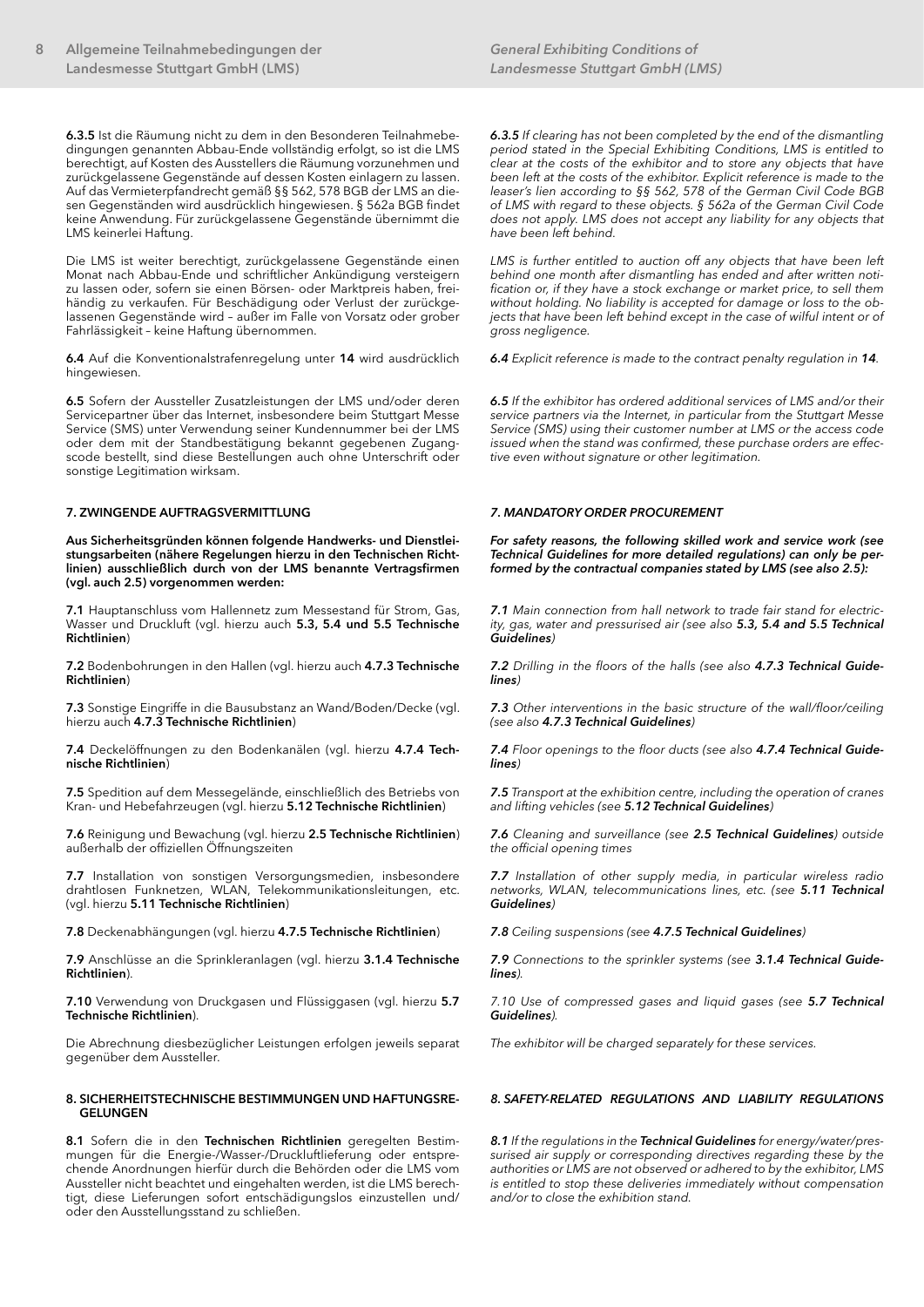**8.2** Wenn infolge höherer Gewalt, irgendwelcher technischer Störungen oder auch Anordnungen des jeweiligen Energielieferanten die Energie-/Wasser-/Druckluftlieferung unterbrochen wird, übernimmt die LMS keinerlei Haftung, es sei denn, der LMS wäre diesbezüglich vorsätzliches Handeln oder grobe Fahrlässigkeit vorwerfbar.

**8.3** Der Aussteller haftet ausschließlich für den durch Betrieb von Lasereinrichtungen eventuell entstehenden Schaden. Sofern dennoch hieraus resultierende Ansprüche direkt gegenüber LMS geltend gemacht werden sollen, ist der Aussteller verpflichtet, die LMS von diesen Ansprüchen freizustellen und für die Rechtsverfolgung etwa erforderliche Kosten vorzustrecken und zu übernehmen.

**8.4** Im Freigelände gilt eine generelle Beschränkung der Bau- und Nutzungshöhe gemäß den Regelungen unter **4.8** der **Technischen Richtlinien**, die der Aussteller in jedem Fall zu garantieren hat.

Gemäß § 16 Abs. 2 der Luftverkehrsordnung ist es im Freigelände aufgrund des Flughafenschutzbereichs verboten, Drachen oder Schirmdrachen steigen zu lassen. Fesselballone oder sonstige Ballone, sowie Flugmodelle aller Art dürfen nur mit Erlaubnis der zuständigen Luftfahrtbehörde aufgelassen bzw. betrieben werden. Die zuständige Luftfahrtbehörde ist das Innenministerium Baden-Württemberg, Abteilung 7, Referat 75, Postfach 10 24 43, 70020 Stuttgart.

**8.5** Auf die Konventionalstrafenregelung unter **14** wird ausdrücklich hingewiesen.

# **9. WERBUNG**

**9.1** Dem Aussteller ist Werbung aller Art nur innerhalb seines Standes und ausschließlich für die von ihm ausgestellten Ausstellungsgüter erlaubt.

Werbung oder Werbemaßnahmen sind außerhalb des Standes nicht gestattet. Hierunter fallen insbesondere die Verteilung von Prospekten.

**9.2** Im Übrigen wird auf die Regelungen in **5.9** der **Technischen Richtlinien** verwiesen.

**9.3** Auf die Konventionalstrafenregelung unter **14** wird ausdrücklich hingewiesen.

# **10. PARKPLÄTZE**

**10.1** Für die Verkehrsregelung im Messegelände, einschließlich des Haltens und Parkens von Fahrzeugen sind das Personal der LMS und die von ihr Beauftragten weisungsbefugt.

**10.2** Für die Fahrzeuge der Ausstellerfirmen und des Standpersonals werden zeitlich limitierte Parkplatzausweise in begrenzter Zahl entgeltlich abgegeben. Näheres kann dem Stuttgart Messe Service-Portal (www.stuttgartmesseserviceportal.de) und den Serviceunterlagen entnommen werden. Diese Ausweise gelten auf den gebührenpflichtigen Parkplätzen während der Ausstellung einschließlich des letzten Aufbau- und ersten Abbautags. Die Ausweise können im Stuttgart Messe Service-Portal (www.stuttgartmesseserviceportal.de) oder mit dem Formular "Dauerparkausweise" der Serviceunterlagen bestellt werden.

**10.3** Die LMS ist berechtigt, im Messegelände unberechtigt parkende Fahrzeuge ohne Ankündigung auf Kosten und Gefahr des Besitzers und Fahrers abzuschleppen.

**10.4** Ergänzend wird auf die Regelungen unter **2.1. bis 2.3** der **Technischen Richtlinien** verwiesen.

# **11. LÄRMSCHUTZ, BODENBELASTUNG**

**11.1** Bei lärmerzeugenden Demonstrationen sowie beim Betrieb von Geräten wie z.B. Kompressoren (über 70 db(A)) durch den Aussteller ist eine Lärmschutzkabine zwingend vorgeschrieben. Bei Zuwiderhandlungen hiergegen ist die LMS berechtigt, nach Abmahnung ohne irgendwelche Ersatzansprüche des Ausstellers die Demonstration bzw. den Betrieb zu untersagen bzw. erforderlichenfalls den Stand zu schließen. Ergänzend wird auf die Bestimmungen von **5.6.1 Technische Richtlinien** verwiesen.

*8.2 If the energy/water/pressurised air supply is interrupted due to force majeure, any technical breakdowns or instructions by the respective energy suppliers, LMS does not accept any liability, unless LMS is to blame for this due to wilful intent or gross negligence.*

*8.3 The exhibitor is only liable for damages that might be caused by the use of laser equipment. However, if any claims are asserted directly against LMS, the exhibitor is obliged to release LMS from these claims and to advance as well as pay any costs required for prosecution.*

*8.4 On the open-air exhibition ground, there is a general restriction of the constructional and useful height according to the regulations of 4.8 of the Technical Guidelines, which the exhibitor must guarantee in all cases.* 

*In accordance with § 16 Paragraph 2 of the Air Traffic Regulations, it is prohibited to fly kites or paragliders on the open-air exhibition ground as it is in the airport protection area. Captive balloons or other balloons, as well as flying models of all types may only be conveyed or operated with the permission of the responsible aeronautical authority. The responsible aeronautical authority is the Ministry of the Interior of Baden-Württemberg, Abteilung 7, Referat 75, Postfach 10 24 43, 70020 Stuttgart.* 

*8.5 Explicit reference is made to the contract penalty regulation in 14.*

# *9. ADVERTISING*

*9.1 The exhibitor is only allowed to advertise in any form within their stand and only for the articles they exhibit.* 

*Advertising or advertising actions are not permitted outside the stand. This includes, in particular, the distribution of pamphlets.* 

*9.2 Reference is also made to the regulations in 5.9 of the Technical Guidelines.* 

*9.3 Explicit reference is made to the contractual penalty regulation in 14.* 

## *10. PARKING SPACES*

*10.1 The LMS staff and their assigned personnel are authorised for traffic management at the exhibition centre, including the stopping and parking of vehicles.*

*10.2 A limited number of parking passes with a time restriction are issued against payment for the vehicles of the exhibiting companies and the stand staff. More details can be found in the Stuttgart Messe Service Portal (www.stuttgartmesseserviceportal.de) and the services catalogue. These passes are valid for the chargeable parking spaces during the exhibition, including the first day of set-up and the last day of dismantling. The passes can be ordered in the Stuttgart Messe Service Portal (www.stuttgartmesseserviceportal.de) as well as with form "Long-term parking permits" available in the services catalogue.* 

*10.3 LMS is entitled to tow away any unauthorised vehicles that are parked in the exhibition centre without any notification, at the costs and at the driver's own costs and at their own risk.*

*10.4 Reference is made to the regulations of 2.1. to 2.3 of the Technical Guidelines.*

#### *11. NOISE PROTECTION, FLOOR LOADING*

*11.1 In the event of noise-generating demonstrations and operation of devices such as compressors (over 70 dB) by the exhibitor, a soundproof stand is mandatory. In the event of noncompliance with this regulation, LMS is entitled to ban the demonstration or operations upon notice without the exhibitor being entitled to any compensation for damages, or to close the stand if necessary. Reference is also made to the conditions of 5.6.1 of the Technical Guidelines.*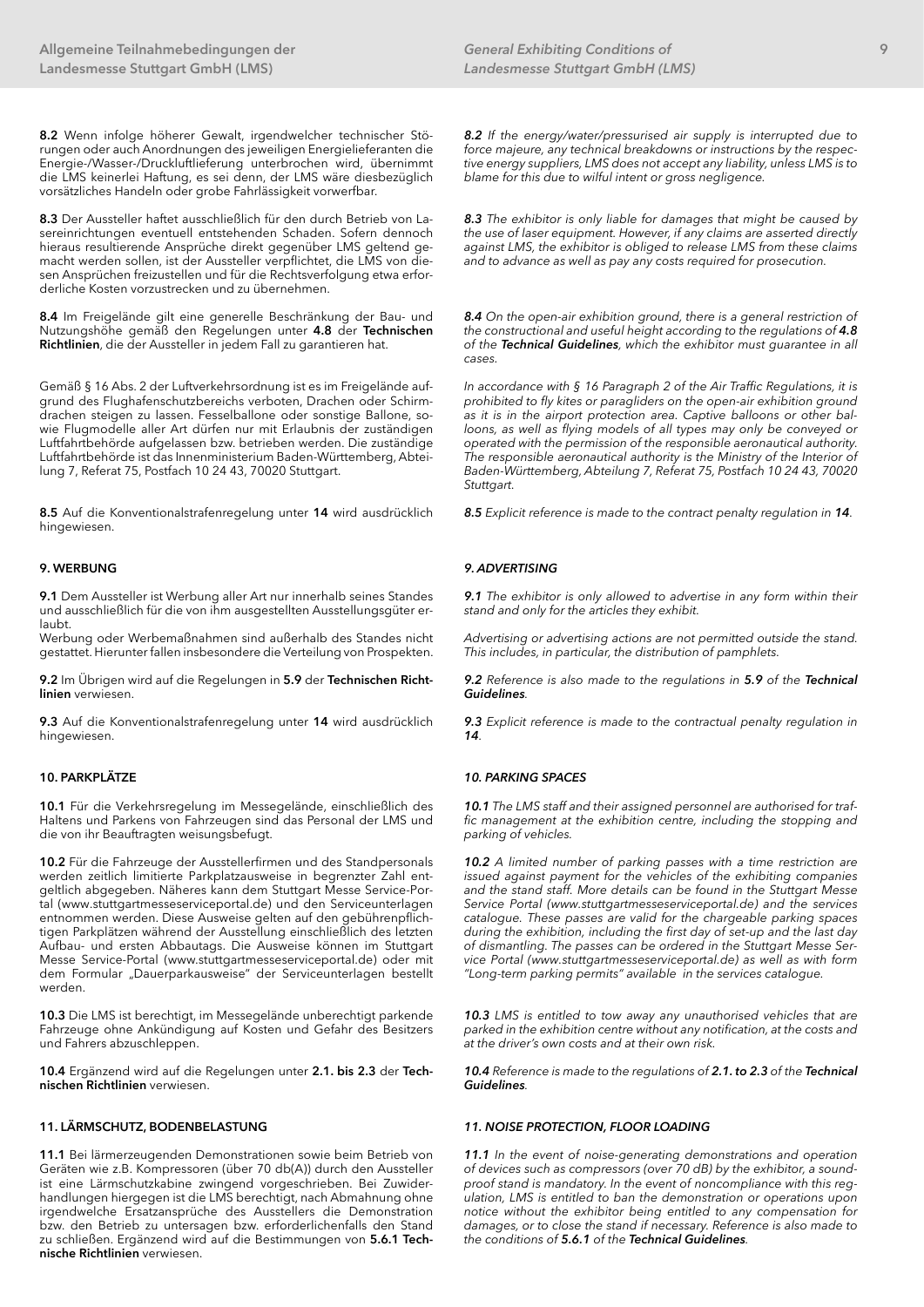Soweit durch verschiedene Lärmquellen, die jeweils einzeln unter 75 dbA liegen, eine Lärmpotenzierung entsteht, ist die LMS zum Schutz aller Aussteller und Besucher berechtigt, Lärmerzeugungen für bestimmte Zeiträume zu untersagen, soweit der Aussteller im Einzelfall nicht Abhilfe durch eine Lärmschutzkabine schaffen kann.

## **11.2 Bodenbelastung**

Die zulässigen Verkehrslasten in den einzelnen Hallenbereichen sind den Bestimmungen unter 3.1 der Technischen Richtlinien zu entnehmen.

Soweit der Aussteller über die Höhe der von ihm benötigten Verkehrslasten im Zweifel ist bzw. höhere Verkehrslasten als die vorgenannten verursachen will, ist dies mit der hierfür zuständigen Abteilung Technische Veranstaltungsbetreuung der LMS im voraus abzuklären. Ohne Zustimmung **der Abteilung Technische Veranstaltungsbetreuung der LMS ist eine höhere Verkehrslast nicht zulässig**.

**11.3** Auf die Konventionalstrafenregelung unter **14** wird ausdrücklich hingewiesen.

## **12. GEWERBLICHER RECHTSSCHUTZ**

**12.1** Der Aussteller ist verpflichtet, bezüglich der von ihm ausgestellten Waren Schutzrechte Dritter strikt zu beachten.

Waren, die gewerbliche Schutzrechte, insbesondere Markenrechte, Geschmacksmusterrechte, Gebrauchsmuster und/oder Patente verletzen, sind als Ausstellungsgüter nicht zugelassen.

**12.2** Der Aussteller ist verpflichtet, gem. **12.1** rechtsverletzende Ware unverzüglich von seinem Stand zu entfernen.

**12.3** Für Rechtsverletzungen durch Waren von Mitausstellern gem. **3.2** und von zusätzlich vertretenen Unternehmen gem. **3.3** haftet der Aussteller in gleicher Weise.

**12.4** Die LMS behält sich ausdrücklich vor – ohne dass hierzu eine entsprechende Verpflichtung begründet wird – im Falle nachgewiesener Schutzrechtsverletzungen und/oder Verstößen gegen die Verpflichtungen gem. **12.1 und 12.2** den Aussteller von der laufenden und/ oder zukünftigen Veranstaltung(en) entschädigungslos auszuschließen. **12.3** gilt entsprechend.

**12.5** Die Sicherstellung gewerblicher Schutzrechte an seinen Ausstellungsgütern ist im Übrigen ausschließlich Sache des Ausstellers.

**12.6** Sofern die LMS aufgrund einer gerichtlichen Entscheidung oder aufgrund substantiierter Nachweise für die Schutzrechtsverletzung von ihrem Ausschlussrecht gem. **12.4** Gebrauch macht, steht dem betroffenen Aussteller auch dann gegen die LMS kein Schadensersatzanspruch zu, falls sich zu einem späteren Zeitpunkt (durch Rechtsmittelverfahren oder sonstige Rechtsnachweise) die Schutzrechtsverletzung als gegenstandslos erweisen sollte. Dies gilt nicht für den Fall, dass die LMS vorsätzlich oder grob fahrlässig gehandelt hat.

12.7 Ergänzend wird auf die Informationen der LMS "Plagiate/Gewerblicher Rechtsschutz" im Internet unter [www.messe-stuttgart.de/](http://www.messe-stuttgart.de/agb) [agb](http://www.messe-stuttgart.de/agb) verwiesen.

## **13. FOTOGRAFIEREN UND SONSTIGE BILDAUFNAHMEN**

**13.1** Gewerbliche Bildaufnahmen jeglicher Art, insbesondere Fotografien und Filme/Videoaufnahmen, sind auf dem gesamten Ausstellungsgelände untersagt.

Ausgenommen hiervon sind lediglich die von der LMS akkreditierten Pressefotografen.

**13.2** Fotografie- und Videoaufnahmen der Aussteller von ihren Ständen und Exponaten sind nur nach vorheriger ausdrücklicher Anzeige gegenüber der LMS zulässig. Entsprechende Anzeigen sind an die E-Mail-Adresse verkehr\_sicherheit@messe-stuttgart.de zu richten oder über das Stuttgart Messe Service-Portal ([www.stuttgartmesseservice](https://www.stuttgartmesseserviceportal.de)[portal.de\)](https://www.stuttgartmesseserviceportal.de) vorzunehmen.

**13.3** Die LMS und ihre Tochtergesellschaften haben das Recht, Bildund Tonaufnahmen sowie Zeichnungen von Ausstellungsgegenstän*If noise potentiation occurs due to various noise sources under 75 dbA,*  LMS is entitled to prohibit noise generation for certain periods in order *to protect all exhibitors and visitors if the exhibitor cannot provide a remedy by using a sound-proof stand in individual cases.* 

## *11.2 Floor Loading*

*The permitted traffic loads in the individual hall areas can be found in 3.1 of the Technical Guidelines.*

*If the exhibitor is in doubt regarding the extent of the traffic load they require or wants to generate higher traffic loads than those mentioned above, this must be clarified in advance with the responsible department Technical event services of LMS. A higher traffic load is not permitted without the agreement of the Technical event services of LMS.* 

*11.3 Explicit reference is made to the contractual penalty regulations in 14.* 

## *12. INTELLECTUAL PROPERTY RIGHTS*

*12.1 The exhibitor is obliged to strictly observe the industrial property rights of third parties with regard to the articles they exhibit.* 

*Articles that violate the intellectual property rights, in particular trademark rights, design patent rights, utility patents and/or patents are not permitted as exhibition articles.* 

*12.2 The exhibitor is obliged to remove articles that violate these rights in terms of 12.1 immediately from their stand.* 

*12.3 The exhibitor is liable in the same manner for rights violations through articles of co-exhibitors in terms of 3.2 and through additionally represented companies in terms of 3.3.* 

*12.4 LMS reserves the explicit right to exclude the exhibitor from the current and/or future event(s) without any compensation, without justification of a respective obligation, if infringement of industrial property rights and/or infringements against the obligations in terms of 12.1 and 12.2 can be substantiated. 12.3 applies accordingly.*

*12.5 Exhibitors are solely responsible for safeguarding the intellectual property rights of their exhibition articles.* 

*12.6 If LMS exercises their exclusion right in terms of 12.4, based on a judicial decision or on substantiated evidence for the infringement of an industrial property right, the exhibitor concerned is not entitled to any compensation for damages from LMS if the violation of intellectual property rights should prove to be invalid at a later point in time (as the result of an appeal procedure or other legal evidence). This does not apply in cases where LMS has acted with wilful intent or with gross negligence.* 

*12.7 Reference is made to the LMS information "Plagiarisms/Intellectual Property Rights" in the Internet a[t www.messe-stuttgart.de/agb.](http:// www.messe-stuttgart.de/agb)* 

## *13. PHOTOGRAPHY AND OTHER IMAGE RECORDING*

*13.1 Commercial image recording of all types, in particular photography and films/video recordings are prohibited everywhere in the exhibition centre.* 

*The only exceptions are the press photographers accredited by LMS.*

*13.2 Any photographs or other film and image recordings of exhibitors' stands and exhibits require the express advance approval of LMS. Applications can be made via e-mail to [verkehr\\_sicherheit@messe-stutt](mailto:verkehr_sicherheit%40messe-stuttgart.de?subject=)[gart.de](mailto:verkehr_sicherheit%40messe-stuttgart.de?subject=) or via the Stuttgart Messe Service Portal ([www.stuttgartmesse](https://www.stuttgartmesseserviceportal.de)[serviceportal.de](https://www.stuttgartmesseserviceportal.de)).* 

*13.3 LMS and their subsidiaries have the right to produce or have produced picture and sound recordings as well as drawings of exhibition*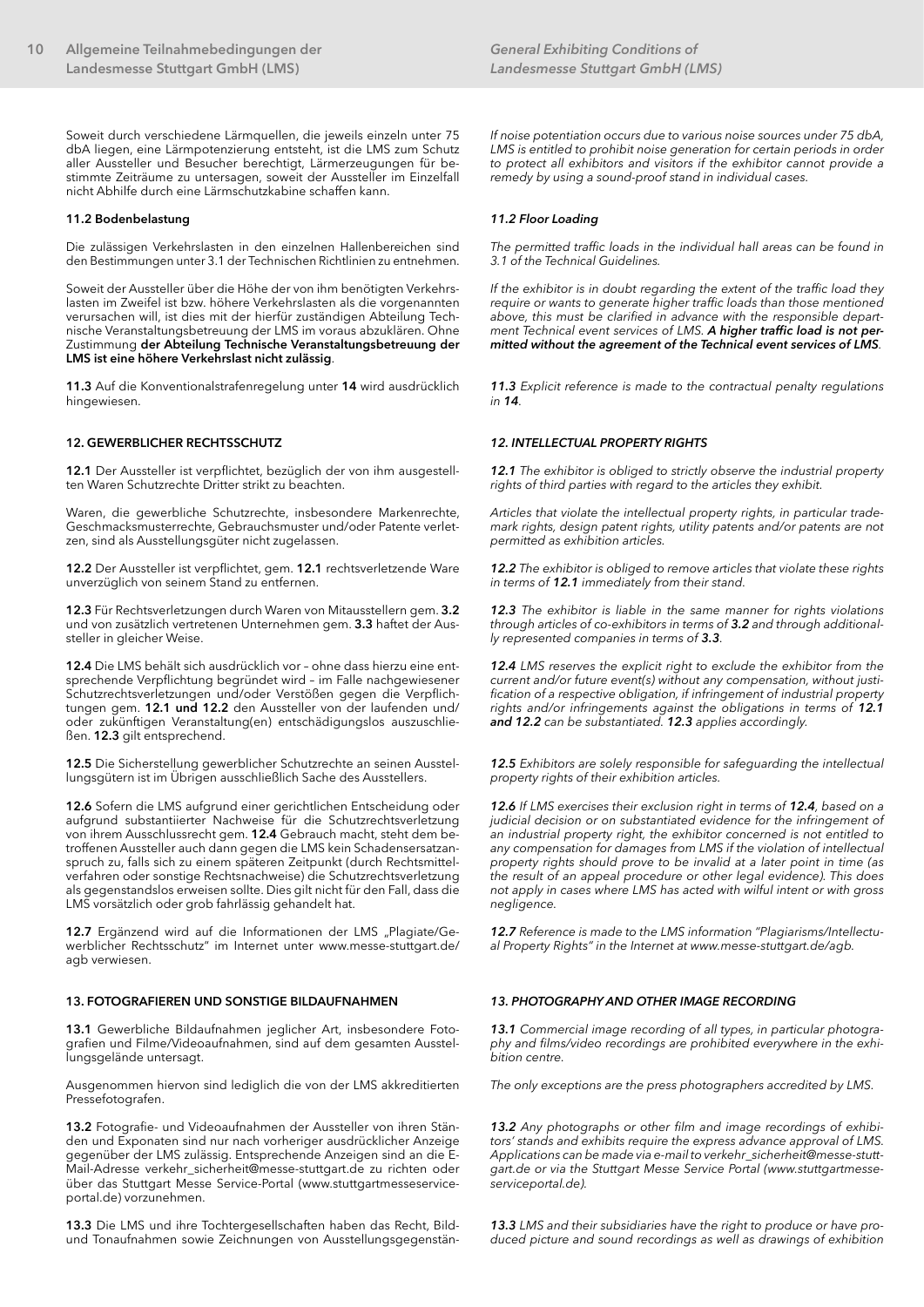den oder einzelnen Exponaten zum Zwecke der Dokumentation oder für Eigenveröffentlichungen anzufertigen oder anfertigen zu lassen. Dies gilt auch für aufgenommene Personen im Rahmen der geltenden gesetzlichen Vorschriften.

# **14. KONVENTIONALSTRAFE**

Sofern es sich beim Aussteller um einen Unternehmer im Sinne des § 14 BGB handelt, ist die LMS berechtigt, vom Aussteller in nachfolgenden Fällen eine Konventionalstrafe zu fordern:

**14.1** Bei Zuwiderhandlungen gegen die Bestimmungen von **6.2 und 6.3** in Höhe von 500,00 €, es sei denn, es liegt ein Verstoß gem. **6.2.2 oder 6.3.2** vor, bei dem es bei der dortigen Regelung verbleibt,

**14.2** bei Zuwiderhandlungen gegen die Bestimmungen von **7.1 bis 7.5 und 7.7 bis 7.9** in Höhe von 5.500,00 €,

**14.3** bei Zuwiderhandlungen gegen die Bestimmungen von **8.1 und 8.4** in Höhe von 5.500,00 €,

**14.4** bei Zuwiderhandlungen gegen die Bestimmungen von **9** in Höhe von 1.000,00 €,

**14.5** bei Zuwiderhandlung gegen die Bestimmungen von **11** in Höhe von 2.500,00 €, mit Ausnahme eines Verstoßes gegen die Bestimmungen von **11.2**, bei dem ein Betrag von 5.500,00 € in Ansatz kommt,

und zwar für jeden Einzelfall der Zuwiderhandlung, unbeschadet des Rechts der Geltendmachung von Schadensersatzansprüchen. § 341 Abs. 3 BGB kommt nicht zur Anwendung.

# **15. ABTRETUNGSAUSSCHLUSS**

Die Abtretung von Ansprüchen des Ausstellers gegenüber der LMS oder ihren Bediensteten, Erfüllungsgehilfen bzw. Verrichtungsgehilfen durch den Aussteller ist ausgeschlossen.

§ 354 a HGB bleibt hiervon unberührt.

#### **16. INFORMATIONEN ZUM DATENSCHUTZ**

Im Rahmen dieses Vertragsverhältnisses verarbeitet die LMS verschiedene personenbezogene Daten zu verschiedenen Zwecken (Vertragsdurchführung, berechtigtes Interesse, wie z.B. Werbung, soweit gesetzlich zulässig).

Die Details hierzu finden Sie stets aktuell auf unserer Webseite unter dem Link: [https://www.messe-stuttgart.de/datenschutz.](https://www.messe-stuttgart.de/datenschutz)

# **17. ANWENDBARES RECHT / ERFÜLLUNGSORT / GERICHTSSTAND**

**17.1** Für die gesamten Rechtsbeziehungen zwischen der LMS, deren Bediensteten, Erfüllungsgehilfen bzw. Verrichtungsgehilfen einerseits und dem Aussteller bzw. dessen Bediensteten, Erfüllungsgehilfen bzw. Verrichtungsgehilfen andererseits, kommt ausschließlich das Recht der Bundesrepublik Deutschland zur Anwendung. Die jeweilige deutsche Fassung der Allgemeinen Teilnahmebedingungen, Technischen Richtlinien, der Besonderen Teilnahmebedingungen, der AGB Service sowie der Hausordnung der LMS ist im Verhältnis zur übersetzten Fassung für die Auslegung bei Differenzen allein maßgebend.

#### **17.2** Erfüllungsort ist Stuttgart.

**17.3** Gerichtsstand (auch für Scheck- und Wechselklagen) ist für beide Servicepartner das Amtsgericht Stuttgart oder das Landgericht Stuttgart, sofern der Aussteller Kaufmann, juristische Person des öffentlichen Rechts oder öffentlich-rechtliches Sondervermögen ist oder im Inland keinen allgemeinen Gerichtsstand hat. Der LMS bleibt es jedoch vorbehalten, gerichtliche Schritte auch am allgemeinen Gerichtsstand des Ausstellers einzuleiten.

*articles or own exhibits for the purposes of documentation or own publications. This also applies to recorded persons within the applicable legal regulations.* 

### *14. CONTRACTUAL PENALTY*

*If an exhibitor is an entrepreneur in terms of § 14 of the German Civil Code, LMS is entitled to demand a contractual penalty from the exhibitor in the following cases:*

*14.1 In the event of noncompliance with the terms of 6.2 and 6.3 to the amount of 500.00 €, unless there is evidence of infringement according to 6.2.2 or 6.3.2, where this regulation remains* 

*14.2 In the event of noncompliance with the terms of 7.1 to 7.5 and 7.7 to 7.9 in the amount of 5,500.00 €*

*14.3 In the event of noncompliance with the terms of 8.1 and 8.4 in the amount of 5,500.00 €*

*14.4 In the event of noncompliance with the terms of 9 in the amount of 1,000.00 €*

*14.5 In the event of noncompliance with the terms of 11 in the amount of 2,500.00 €, with the exception of an infringement against the terms of 11.2, where an amount of 5,500.00 € is applied* 

*for each case of noncompliance, irrespective of the right of the assertion of claims for damages. § 341 Paragraph. 3 of the German Civil Code does not apply.*

## *15. EXCLUSION OF RELINQUISHMENT*

*The relinquishment of claims by the exhibitor against LMS or their staff, vicarious agents or assistants by the exhibitor is excluded.* 

*§ 354 a of the German Commercial Code is unaffected by this.*

## *16. INFORMATION ON DATA PROTECTION*

*Within the context of this contractual relationship, LMS processes various personal data for different purposes (contract performance, legitimate interest, such as advertising, to the extent permitted by law).* 

*You can view the details on our website at any time under the link: [https://www.messe-stuttgart.de/privacy.](https://www.messe-stuttgart.de/privacy)*

#### *17. APPLICABLE LAW / PLACE OF EXECUTION / PLACE OF JURISDICTION*

*17.1 Only the law of the Federal Republic of Germany applies for all the legal relations between LMS, their personnel, vicarious agents and their assistants on the one hand and the exhibitor as well as their personnel, vicarious agents and their assistants on the other hand. The respective German version of the General Exhibiting Conditions, Technical Guidelines, the Special Exhibiting Conditions, the General Terms and Conditions for Services and the House Regulations of LMS is the only decisive version, in comparison with translated versions, with regard to the interpretation of misunderstandings or differences.*

#### *17.2 The place of execution is Stuttgart.*

*17.3 The place of jurisdiction (including for cheque and bill actions) is the Local Court of Stuttgart or the District Court of Stuttgart for both service partners, if the exhibitor is a tradesman, a legal entity under public law or special fund under public law or does not have any general court of jurisdiction in Germany. However, LMS reserves the right*  to also institute legal proceedings at the general court of jurisdiction of *the exhibitor.*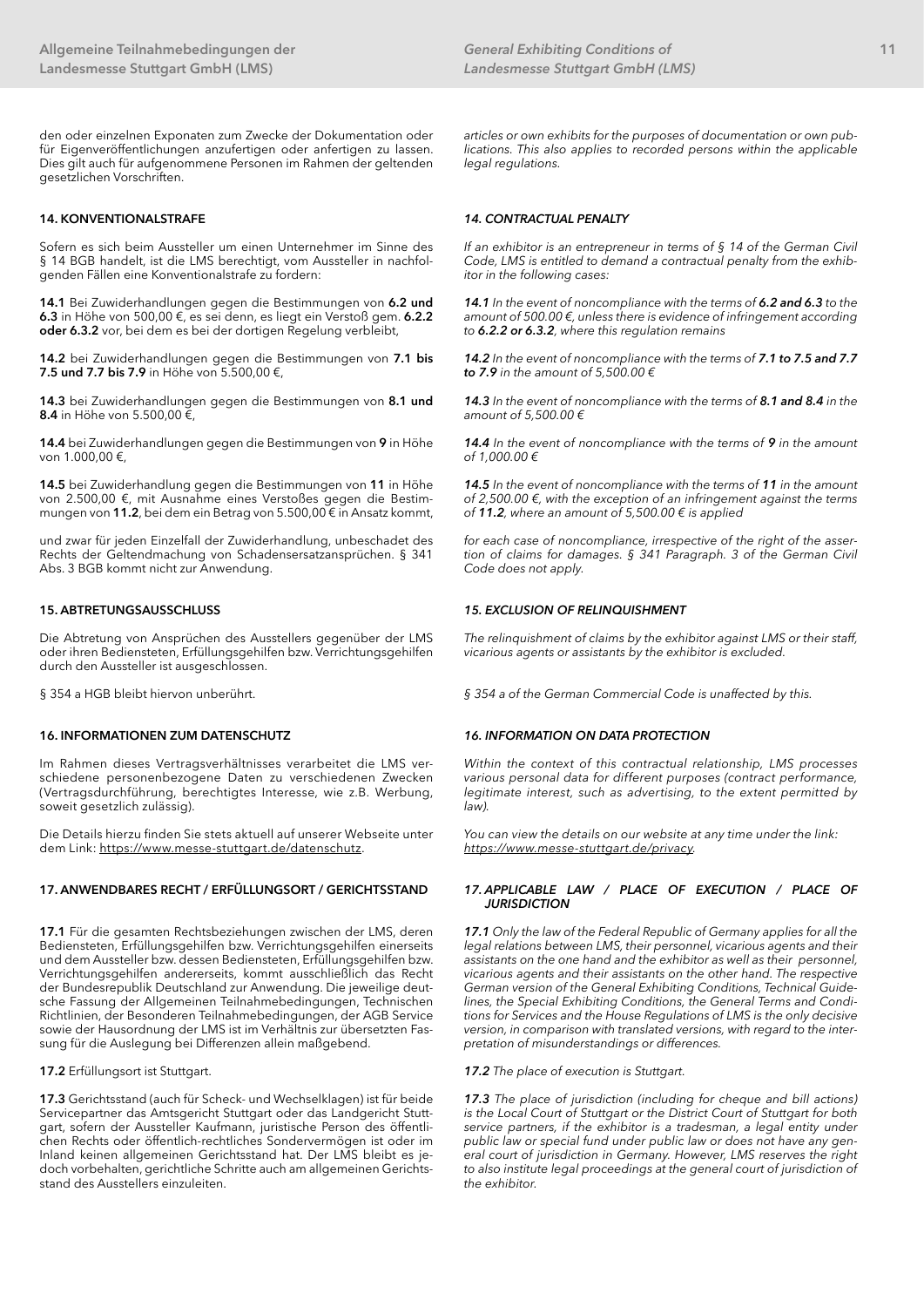# **18. NEBENABMACHUNGEN / SALVATORISCHE KLAUSEL**

**18.1** Nebenabmachungen sind nur dann rechtsverbindlich, wenn sie schriftlich mit der LMS erfolgen, bzw. von dieser schriftlich bestätigt werden.

**18.2** Diese Teilnahmebedingungen bzw. dieser Vertrag bleibt auch dann gültig, wenn einzelne Bestimmungen sich als ungültig erweisen sollten. Die betreffende Bestimmung ist durch eine solche zu ersetzen, die dem ursprünglich angestrebten wirtschaftlichen Zwecke soweit wie möglich entspricht.

## *18. ADDITIONAL AGREEMENTS / SEVERABILITY CLAUSE*

*18.1 Additional agreements are only legally binding if they are made in writing with LMS and are confirmed in writing by LMS.*

*18.2 These Exhibiting Conditions and this contract will remain valid even if individual conditions should become invalid. The respective condition must then be replaced by a condition that corresponds as far as possible to the original commercial purposes.*